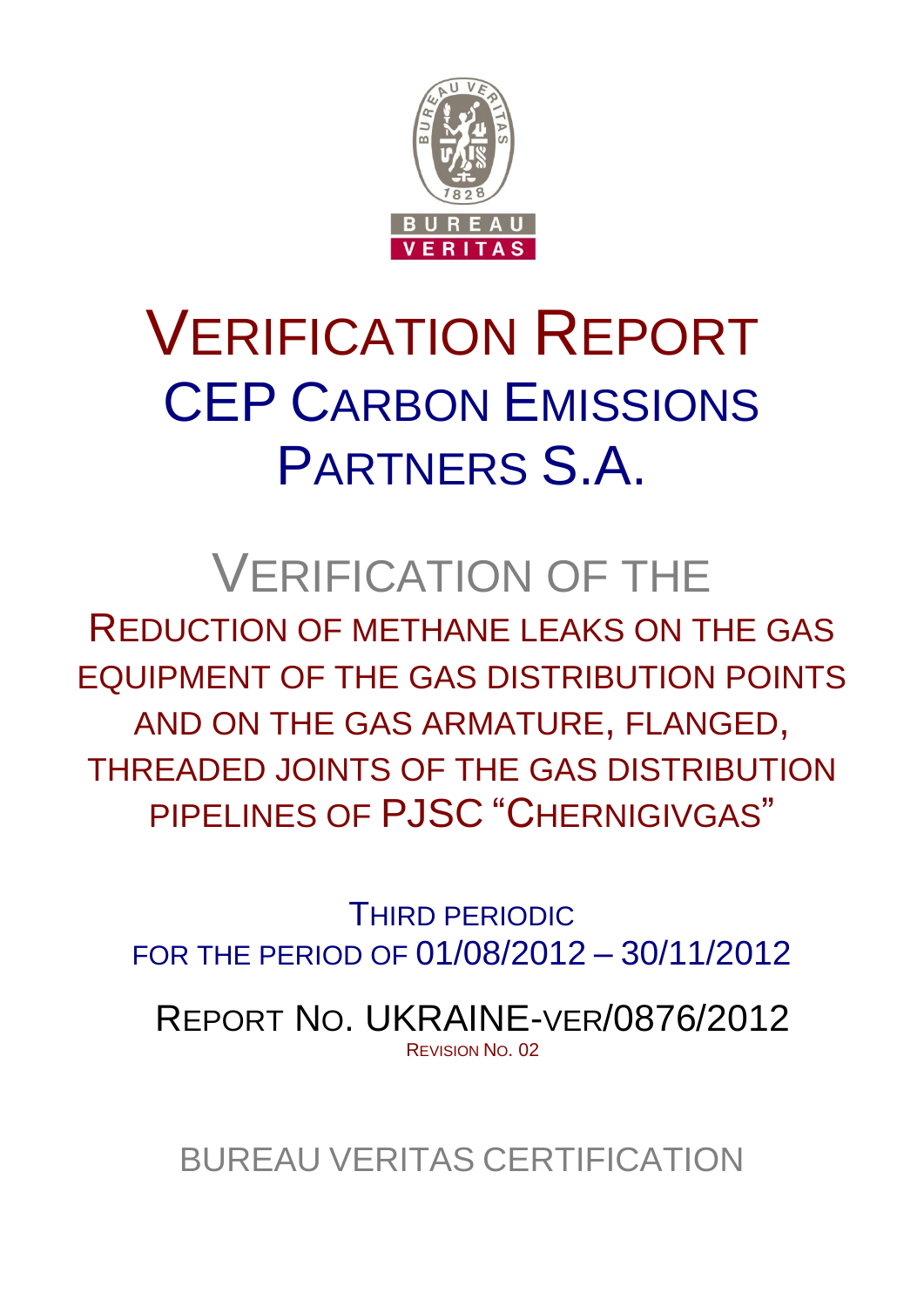**BUREAU VERITAS CERTIFICATION** 

Report No: UKRAINE-ver/0876/2012



**VERIFICATION REPORT** 

| Date of first issue:<br>10/12/2012                          | Organizational unit:<br>Bureau Veritas Certification<br>Holding SAS |  |
|-------------------------------------------------------------|---------------------------------------------------------------------|--|
| Client:<br>CEP Carbon Emissions Partners S.A. Fabian Knodel | Client ref.:                                                        |  |

Summary

Bureau Veritas Certification has made the 3rd periodic verification for the period of 01/08/2012-30/11/2012 of the "Reduction of methane leaks on the gas equipment of the gas distribution points and on the gas armature, flanged, threaded joints of the gas distribution pipelines of PJSC "Chernigivgas" project of CEP Carbon Emissions Partners S.A. located in the territory of Chernigiv city and territories adjoining the city, Ukraine, and applying JI specific approach, on the basis of UNFCCC criteria for the JI, as well as criteria given to provide for consistent project operations, monitoring and reporting. UNFCCC criteria (but for the crediting period) refer to Article 6 of the Kyoto Protocol, the JI rules and modalities and the subsequent decisions by the JI Supervisory Committee, as well as the host country criteria.

The verification scope is defined as a periodic independent review and ex post determination by the Accredited Entity of the monitored reductions in GHG emissions during defined verification period, and consisted of the following three phases: i) desk review of the monitoring report against project design and the baseline and monitoring plan; ii) follow-up interviews with project stakeholders; iii) resolution of outstanding issues and the issuance of the final verification report and opinion. The overall verification, from Contract Review to Verification Report & Opinion, was conducted using Bureau Veritas Certification internal procedures.

The first output of the verification process is a list of Clarification, Corrective Actions Requests, Forward Actions Requests (CR, CAR and FAR), presented in Appendix A.

In summary, Bureau Veritas Certification confirms that the project is implemented as planned and described in approved project design documents. Installed equipment being essential for generating emission reduction runs reliably and is calibrated appropriately. The monitoring system is in place and the project is generating GHG emission reductions. The GHG emission reduction is calculated accurately and without material errors, omissions, or misstatements, and the ERUs issued totalize 319 652 tonnes of  $CO<sub>2</sub>$  equivalent for the monitoring period from 01/08/2012 to 30/11/2012.

Our opinion relates to the project's GHG emissions and resulting GHG emission reductions reported and related to the approved project baseline and monitoring, and its associated documents.

| Report No.:<br>UKRAINE-ver/0876/2012                                                                                       | <b>Subject Group:</b><br>JI                                                                                                                                    |  |                                                                                          |
|----------------------------------------------------------------------------------------------------------------------------|----------------------------------------------------------------------------------------------------------------------------------------------------------------|--|------------------------------------------------------------------------------------------|
| Project title:<br>pipelines of PJSC "Chernigivgas"                                                                         | Reduction of methane leaks on the gas equipment of<br>the gas distribution points and on the gas armature,<br>flanged, threaded joints of the gas distribution |  |                                                                                          |
| Work carried out by:<br>Verifier                                                                                           | Oleg Skoblyk - Team Leader, Climate Change Lead                                                                                                                |  |                                                                                          |
| Volodymyr Kulish - Team Member, Climate Change<br>Verifier                                                                 |                                                                                                                                                                |  |                                                                                          |
| Work reviewed by:<br>Ivan Sokolov - Internal Technical Reviewer<br>Oleksandr Kuzmenko - TechHical Special St Certification |                                                                                                                                                                |  | No distribution without permission from the<br>Client or responsible organizational unit |
| Work approved by:<br>Ivan Sokolov - Climate Change Operational                                                             |                                                                                                                                                                |  | imited distribution                                                                      |
| Manager<br>Date of this revision:<br>Rev. No.:<br>17/12/2012<br>02                                                         | Number of pages:<br>27                                                                                                                                         |  | Unrestricted distribution                                                                |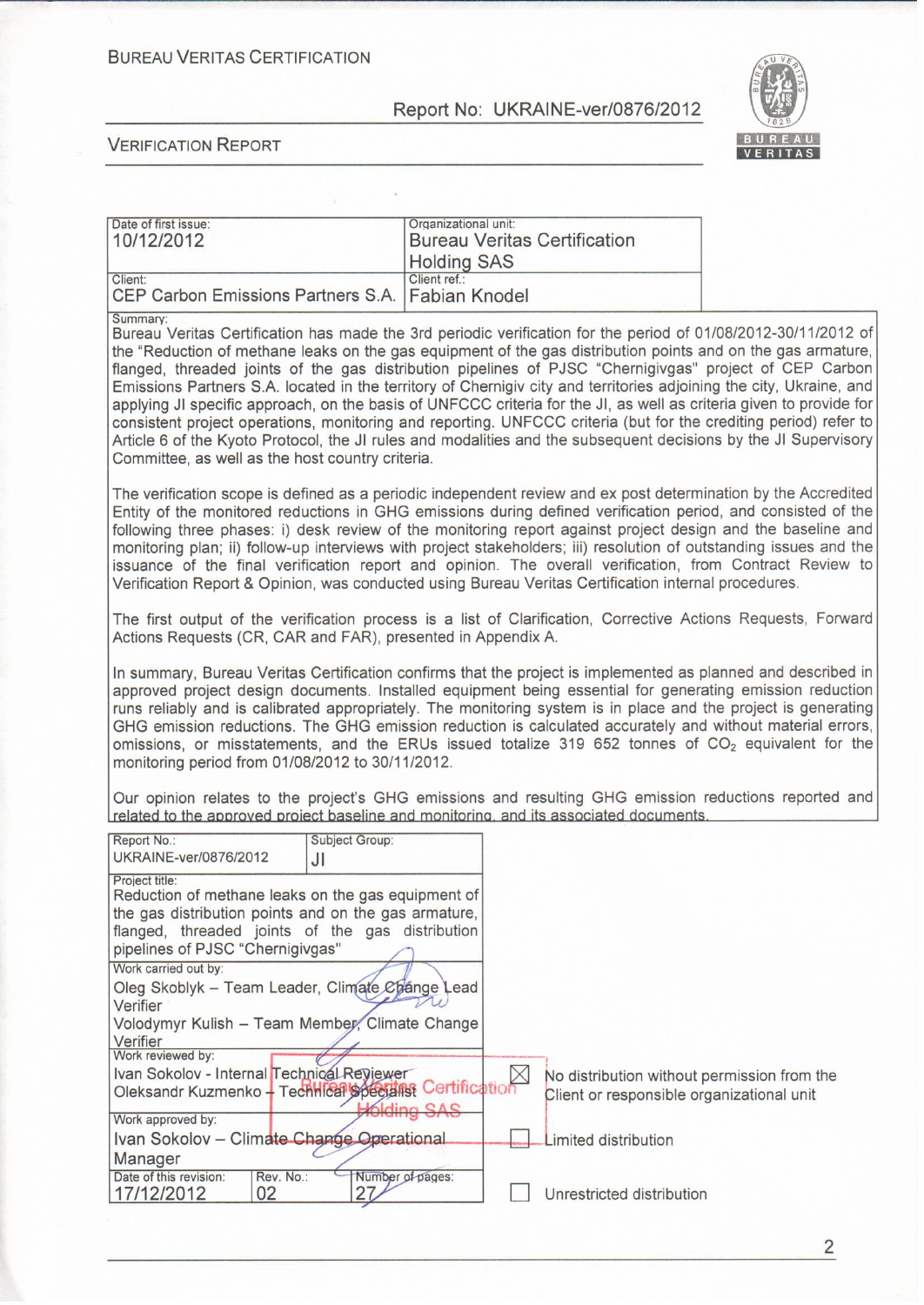VERIFICATION REPORT

APPENDIX A: COMPANY PROJECT VERIFICATION PROTOCOL ........................19



| 1.1<br>1.2<br>1.3 | Objective<br>Scope<br><b>Verification Team</b>                                 | $\overline{4}$<br>$\overline{4}$<br>$\overline{4}$ |
|-------------------|--------------------------------------------------------------------------------|----------------------------------------------------|
| $\overline{2}$    |                                                                                | .5                                                 |
| 2.1               | <b>Review of Documents</b>                                                     | 5                                                  |
| 2.2               | Follow-up Interviews                                                           | 6                                                  |
| 2.3               | Resolution of Clarification, Corrective and Forward Action Requests            | 6                                                  |
| 3                 |                                                                                |                                                    |
| 3.1               | Remaining issues and FARs from previous verifications                          | $\overline{7}$                                     |
| 3.2               | Project approval by Parties involved (90-91)                                   | $\overline{7}$                                     |
| 3.3               | Project implementation (92-93)                                                 | 7                                                  |
| 3.4               | Compliance of the monitoring plan with the monitoring methodology<br>$(94-98)$ | 10                                                 |
| 3.5               | Revision of monitoring plan (99-100)                                           | 11                                                 |
| 3.6               | Data management (101)                                                          | 11                                                 |
| 3.7               | Verification regarding programmes of activities (102-110)                      | 13                                                 |
| 4                 |                                                                                |                                                    |
| 5                 |                                                                                |                                                    |
|                   | ADDENDIY A: COMDANIV DDO IECT VEDIEICATION DDOTOCOL                            | 10                                                 |

1 INTRODUCTION ............................................................................................4

# *Table of Contents Page*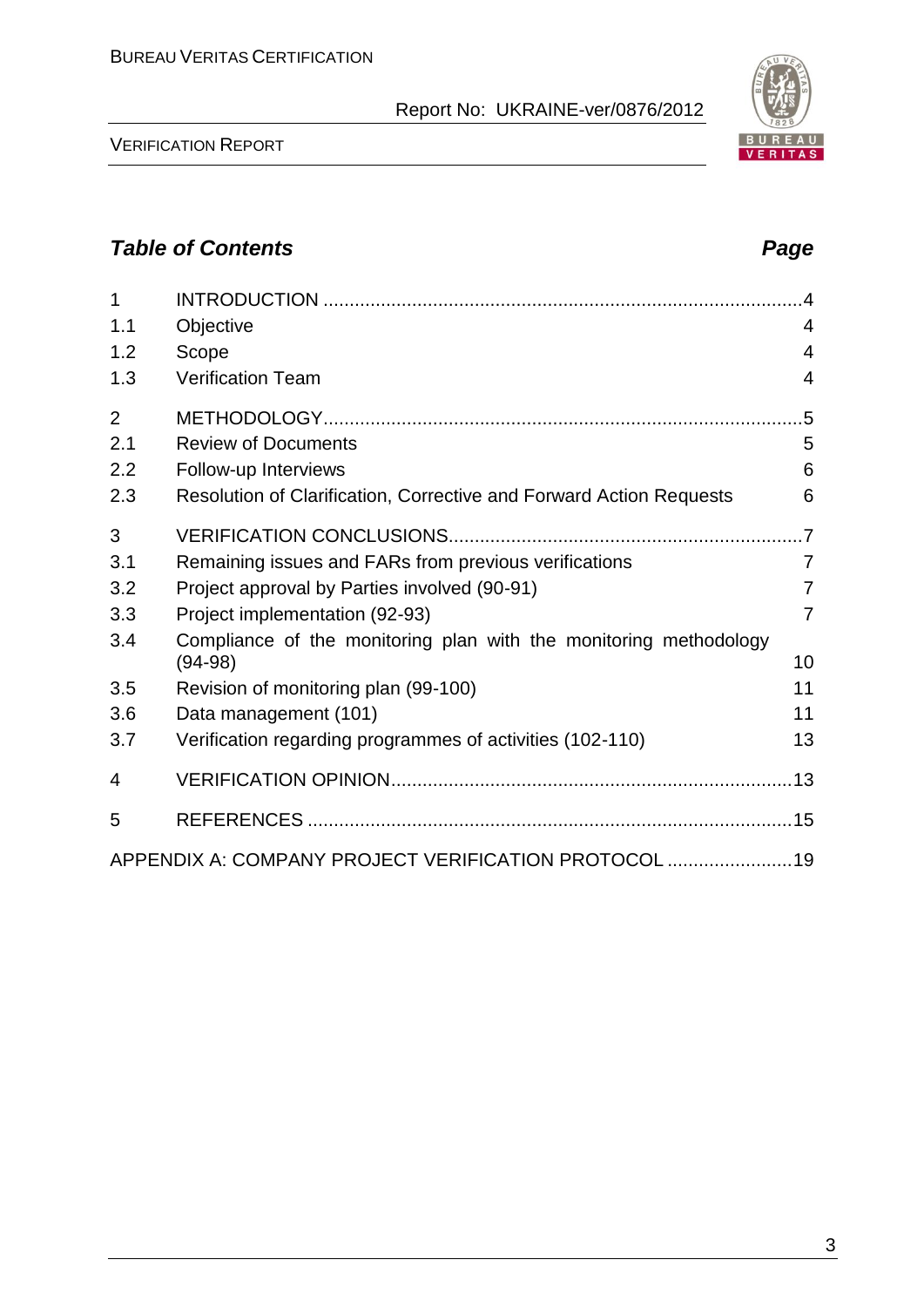

VERIFICATION REPORT

# **1 INTRODUCTION**

CEP Carbon Emissions Partners S.A. has commissioned Bureau Veritas Certification to verify the emissions reductions of its JI project "Reduction of methane leaks on the gas equipment of the gas distribution points and on the gas armature, flanged, threaded joints of the gas distribution pipelines of PJSC "Chernigivgas" (hereafter called "the project") in the territory of Chernigiv city and the territories adjoining the city, Ukraine.

This report summarizes the findings of the verification of the project, performed on the basis of UNFCCC criteria, as well as criteria given to provide for consistent project operations, monitoring and reporting.

The verification covers the period from August 1, 2012 to November 30, 2012.

# **1.1 Objective**

Verification is the periodic independent review and ex post determination by the Accredited Independent Entity of the monitored reductions in GHG emissions during defined verification period.

The objective of verification can be divided in Initial Verification and Periodic Verification.

UNFCCC criteria refer to Article 6 of the Kyoto Protocol, the JI rules and modalities and the subsequent decisions by the JI Supervisory Committee, as well as the host country criteria.

#### **1.2 Scope**

The verification scope is defined as an independent and objective review of the project design document, the project's baseline study, monitoring plan and monitoring report, and other relevant documents. The information in these documents is reviewed against Kyoto Protocol requirements, UNFCCC rules and associated interpretations.

The verification is not meant to provide any consulting towards the Client. However, stated requests for clarifications, corrective and/or forward actions may provide input for improvement of the project monitoring towards reductions in the GHG emissions.

#### **1.3 Verification Team**

The verification team consists of the following personnel:

Oleg Skoblyk Bureau Veritas Certification Team Leader, Climate Change Lead Verifier

Volodymyr Kulish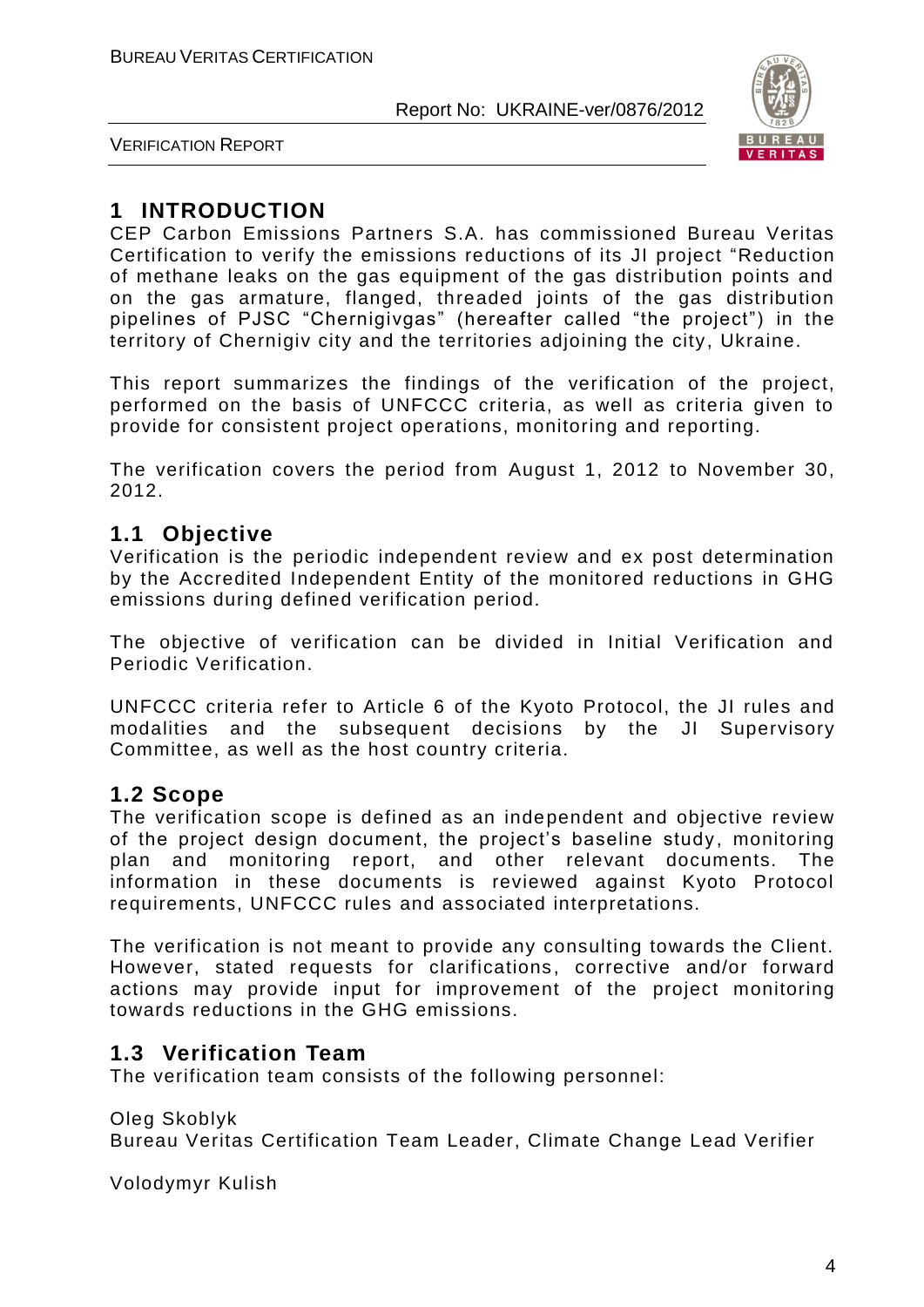VERIFICATION REPORT



Bureau Veritas Certification Team Member, Climate Change Verifier

This verification report was reviewed by:

Ivan Sokolov Bureau Veritas Certification Internal Technical Reviewer

Oleksandr Kuzmenko

Bureau Veritas Certification Technical Specialist.

#### **2 METHODOLOGY**

The overall verification, from Contract Review to Verification Report & Opinion, was conducted using Bureau Veritas Certification internal procedures.

In order to ensure transparency, a verification protocol was customized for the project, according to the version 01 of the Joint Implementation<br>Determination and Verification Manual, issued by the Joint Determination and Verification Manual, issued by the Joint Implementation Supervisory Committee at its 19 meeting on 04/12/2009. The protocol shows, in a transparent manner, criteria (requirements), means of verification and the results from verifying the identified criteria. The verification protocol serves the following purposes:

- It organizes, details and clarifies the requirements a JI project is expected to meet;
- It ensures a transparent verification process where the verifier will document how a particular requirement has been verified and the result of the verification.

The completed verification protocol is enclosed in Appendix A to this report.

#### **2.1 Review of Documents**

The Monitoring Report (MR) submitted by CEP Carbon Emissions Partners S.A. and additional background documents related to the project design and baseline, i.e. country Law, Project Design Document (PDD), Approved CDM methodology, Determination Report of the project issued by Bureau Veritas Certification Holding SAS, No. UKRAINE-det/0612/2012 dated 17/08/2012, Guidance on criteria for baseline setting and monitoring, Host party criteria, Kyoto Protocol, Clarifications on Verification Requirements to be Checked by an Accredited Independent Entity were reviewed.

The verification findings presented in this report relate to the Monitoring Report for the period of 01/08/2012 – 30/11/2012, version 01 dated 07/12/2012 and version 02 dated 12/12/2012, and project as described in the determined PDD.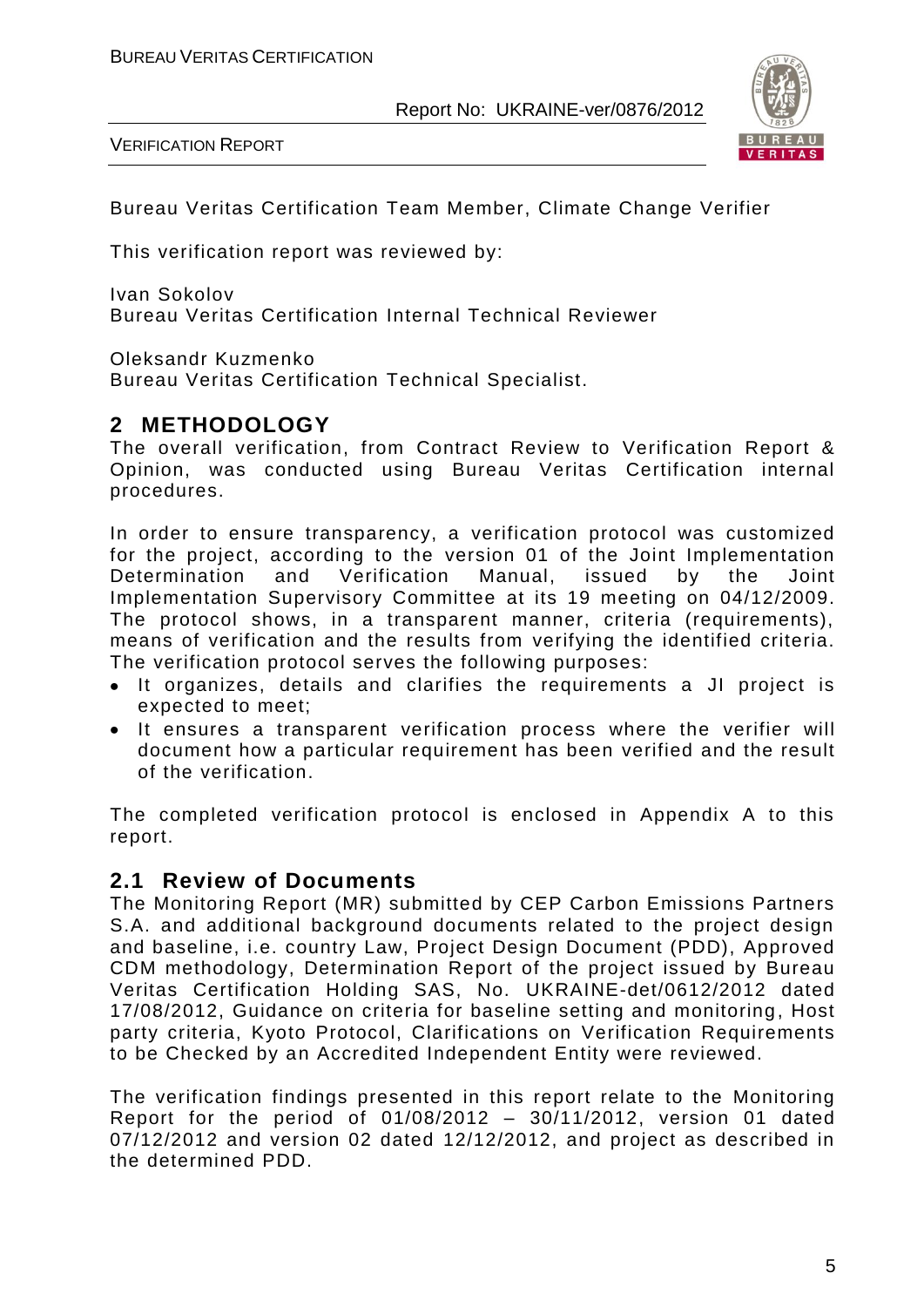

VERIFICATION REPORT

# **2.2 Follow-up Interviews**

On 07/12/2012 Bureau Veritas Certification performed (on-site) interviews with project stakeholders to confirm selected information and to resolve issues identified in the document review. Representatives of PJSC "Chernigivgas" and CEP Carbon Emissions Partners S.A. were interviewed (see References). The main topics of the interviews are summarized in Table 1.

| I ANIE I<br><b>ILIGIVIEW LUPIUS</b> |                                                     |
|-------------------------------------|-----------------------------------------------------|
| Interviewed                         | <b>Interview topics</b>                             |
| organization                        |                                                     |
| <b>PJSC</b>                         | Organizational structure<br>➤                       |
| "Chernigivgas"                      | Responsibilities and authorities<br>⋗               |
|                                     | Training of personnel<br>➤                          |
|                                     | Quality management procedures and technologies<br>➤ |
|                                     | Operation of equipment (logging)<br>➤               |
|                                     | Metering equipment control<br>⋗                     |
|                                     | Record keeping system, database<br>➤                |
| Consultant:                         | Baseline methodology<br>➤                           |
| <b>CEP Carbon</b>                   | Monitoring plan<br>➤                                |
| <b>Emissions Partners</b>           | Monitoring report<br>⋗                              |
| S.A.                                | Deviations from the PDD<br>➤                        |
|                                     |                                                     |

#### **Table 1 Interview topics**

#### **2.3 Resolution of Clarification, Corrective and Forward Action Requests**

The objective of this phase of the verification is to raise the requests for corrective actions and clarification and any other outstanding issues that needed to be clarified for Bureau Veritas Certification positive conclusion on the GHG emission reduction calculation.

If the Verification Team, in assessing the monitoring report and supporting documents, identifies issues that need to be corrected, clarified or improved with regard to the monitoring requirements, it should raise these issues and inform the project participants of these issues in the form of:

(a) Corrective action request (CAR), requesting the project participants to correct a mistake that is not in accordance with the monitoring plan;

(b) Clarification request (CL), requesting the project participants to provide additional information for the Verification Team to assess compliance with the monitoring plan;

(c) Forward action request (FAR), informing the project participants of an issue, relating to the monitoring that needs to be reviewed during the next verification period.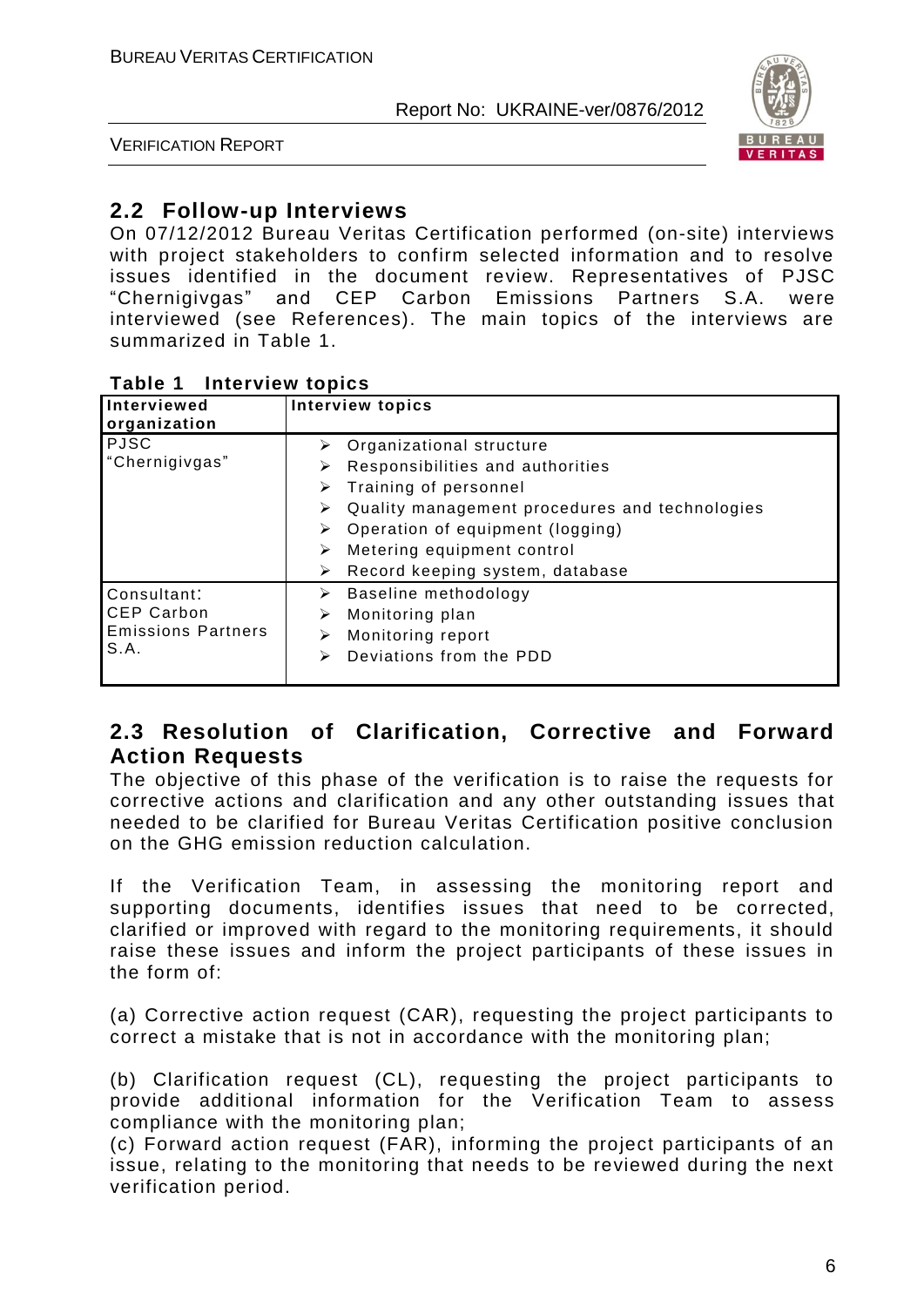

VERIFICATION REPORT

The Verification Team will make an objective assessment as to whether the actions taken by the project participants, if any, satisfactorily resolve the issues raised, if any, and should conclude its findings of the verification.

To guarantee the transparency of the verification process, the concerns raised are documented in more detail in the verification protocol in Appendix A.

# **3 VERIFICATION CONCLUSIONS**

In the following sections, the conclusions of the verification are stated.

The findings from the desk review of the original monitoring documents and the findings from interviews during the follow up visit are described in the Verification Protocol in Appendix A.

The Clarification, Corrective and Forward Action Requests are stated, where applicable, in the following sections and are further documented in the Verification Protocol in Appendix A. The verification of the Project resulted in 3 Corrective Action Requests and 2 Clarification Requests.

The number between brackets at the end of each section corresponds to the DVM paragraph.

# **3.1 Remaining issues and FARs from previous verifications**

There aren't any remaining issues and FARs from previous verifications.

#### **3.2 Project approval by Parties involved (90-91)**

The project obtained approval by the Host party (Ukraine) - Letter of Approval No. 2457/23/7 issued by the State Environmental Investment Agency of Ukraine dated 05/09/2012, and written project approval by the party – buyer of the emission reduction units (Switzerland) - Letter of Approval No. J294-0485 issued by the Federal Office for the Environment of Switzerland (FOEN) dated 21/09/2012.

The abovementioned written approvals are unconditional.

# **3.3 Project implementation (92-93)**

PJSC "Chernigivgas" is an enterprise that provides transportation and supply of natural gas to industrial enterprises (146), public-service facilities (4 334), and population (452 184 apartments and individual accomodation units) in Chernihiv city and the territories adjoining the city.

The structure of existing tariffs for gas transportation regulated by the state does not take into account the amortization and investment needs of gas distribution enterprises. This leads to a lack of financing for repair works and modernization of gas networks, purchase of proper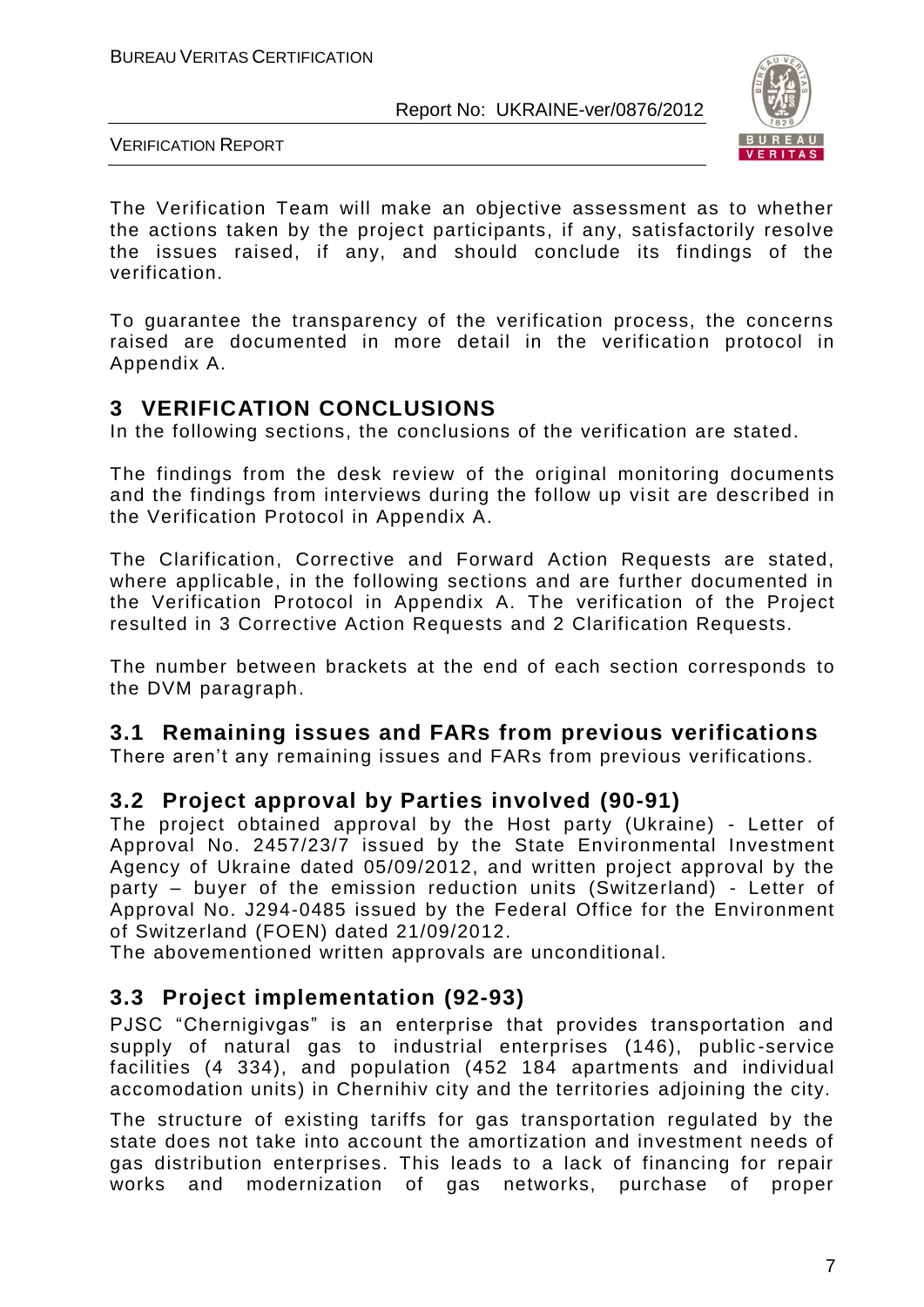

VERIFICATION REPORT

technological equipment and components, and, as a result, contributes to the increase of methane leaks at PJSC "Chernigivgas" facilities.

The project activities consist in the reduction of methane leaks that occur as a result of faulty sealing of GDN components of PJSC "Chernigivgas" (gas equipment of GDPs (CGDPs) and gas fittings of gas pipelines).

Within the framework of the JI project in order to repair methane leaks at gas equipment and gas fittings two types of repairs are applied:

- 1. Complete replacement of old gas equipment and gas fittings with new units.
- 2. Replacement of sealing elements with the use of modern sealing materials, changing the common practice of maintenance and repair on the basis of paronite packing and gaskets made of cotton fibers with fatty treatment and asbestic and graphite filler.

The existing practice of maintenance and repair on the basis of paronite packing and gaskets made of cotton fibers with fatty treatment and asbestic and graphite filler does not give a long-lasting effect of methane leak reduction.

As a result of JI project activities, in addition to methane leak reductions, technical losses of natural gas decreased, a contribution was made to the improvement of environmental situation, and the risk of accidents and explosions was reduced.

According to the PDD version 04 the project boundary includes leak spots caused by seal failure of GDP (CGDP) equipment, gas fittings, flanged and threaded connections of PJSC "Chernigivgas" gas distribution networks. The project boundary includes gas equipment of GDPs (CGDPs) (1611 units) and gas fittings (3121 units). PJSC "Chernigivgas" finished repairs of all GDP (CGDP) gas equipment units and gas fittings included in the JI project boundary. The number of repaired (replaced) GDP (CGDP) gas equipment units and repaired (replaced) gas fittings of PJSC "Chernigivgas" gas distribution pipelines under the project is provided in Table 2 of this report: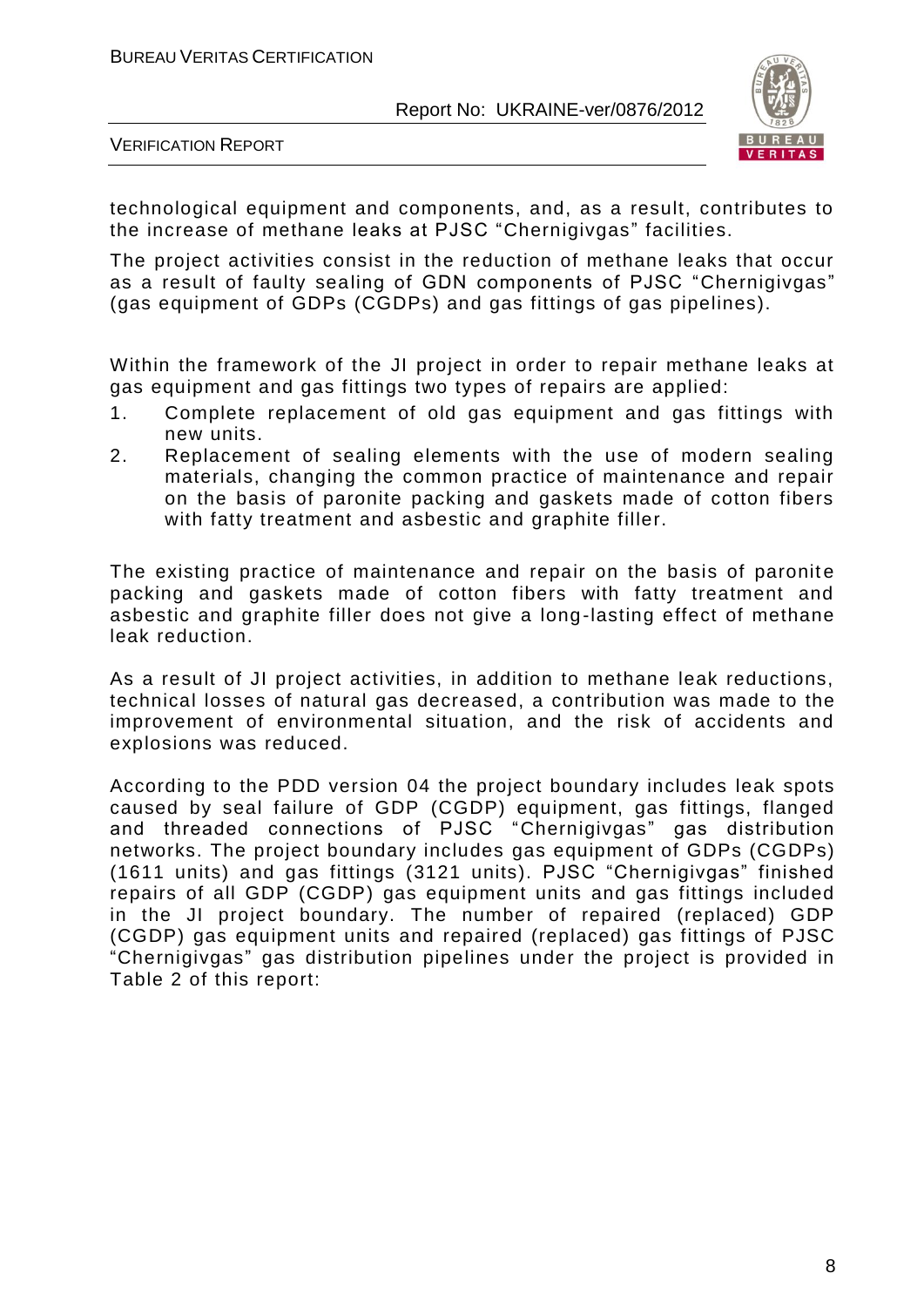

VERIFICATION REPORT

| <b>Period</b>         | <b>Number of GDPs</b><br>(CGDPs) where gas<br>equipment was<br>reparied (replaced) | <b>Number of repaired</b><br>(replaced) gas<br>fittings at gas<br>distribution<br>networks |
|-----------------------|------------------------------------------------------------------------------------|--------------------------------------------------------------------------------------------|
| 2005                  | 80                                                                                 | 126                                                                                        |
| 2006                  | 322                                                                                | 504                                                                                        |
| 2007                  | 243                                                                                | 504                                                                                        |
| 2008                  | 243                                                                                | 504                                                                                        |
| 2009                  | 241                                                                                | 504                                                                                        |
| 2010                  | 241                                                                                | 499                                                                                        |
| 2011                  | 227                                                                                | 480                                                                                        |
| 01/01/2012-30/11/2012 | 14                                                                                 |                                                                                            |
| Total                 | 966                                                                                | 1987                                                                                       |

#### **Table 2 Status of the project implementation**

Project activities include:

- Implementation of Purposeful Examination and Technical Maintenance (PETM) of GDN components (gas equipment of GDPs (CGDPs) and gas fittings);
- Detection of methane leaks: leak monitoring system at all GDN components (gas equipment of GDPs (CGDPs), gas fittings) that are included in the project boundary including repaired methane leaks (elements of GDN repaired as part of the project activity);
- Repair of all leaks detected: repair of leaking GDN components within the project boundary varied from replacement of sealing elements by using new and modern materials to replacement of gas equipment units and gas fittings with new and modern ones .

Project activities of the current monitoring period (August 1, 2012 – November 30, 2012) involve Purposeful Examination and Technical Maintenance (PETM) of all GDP (CGDP) gas equipment and gas fittings that were repaired (replaced) in addition to scheduled repairs in the whole JI project life.

According to the Monitoring Plan provided in the PDD Version 04, current repairs of gas equipment are carried out once a year, and maintenance is performed once per half-year.

Results of measurements of methane leaks at repaired (replaced) GDP (CGDP) equipment and gas fittings of PJSC "Chernigivgas" gas pipelines do not exceed the leaks that would have occurred in the absence of the project.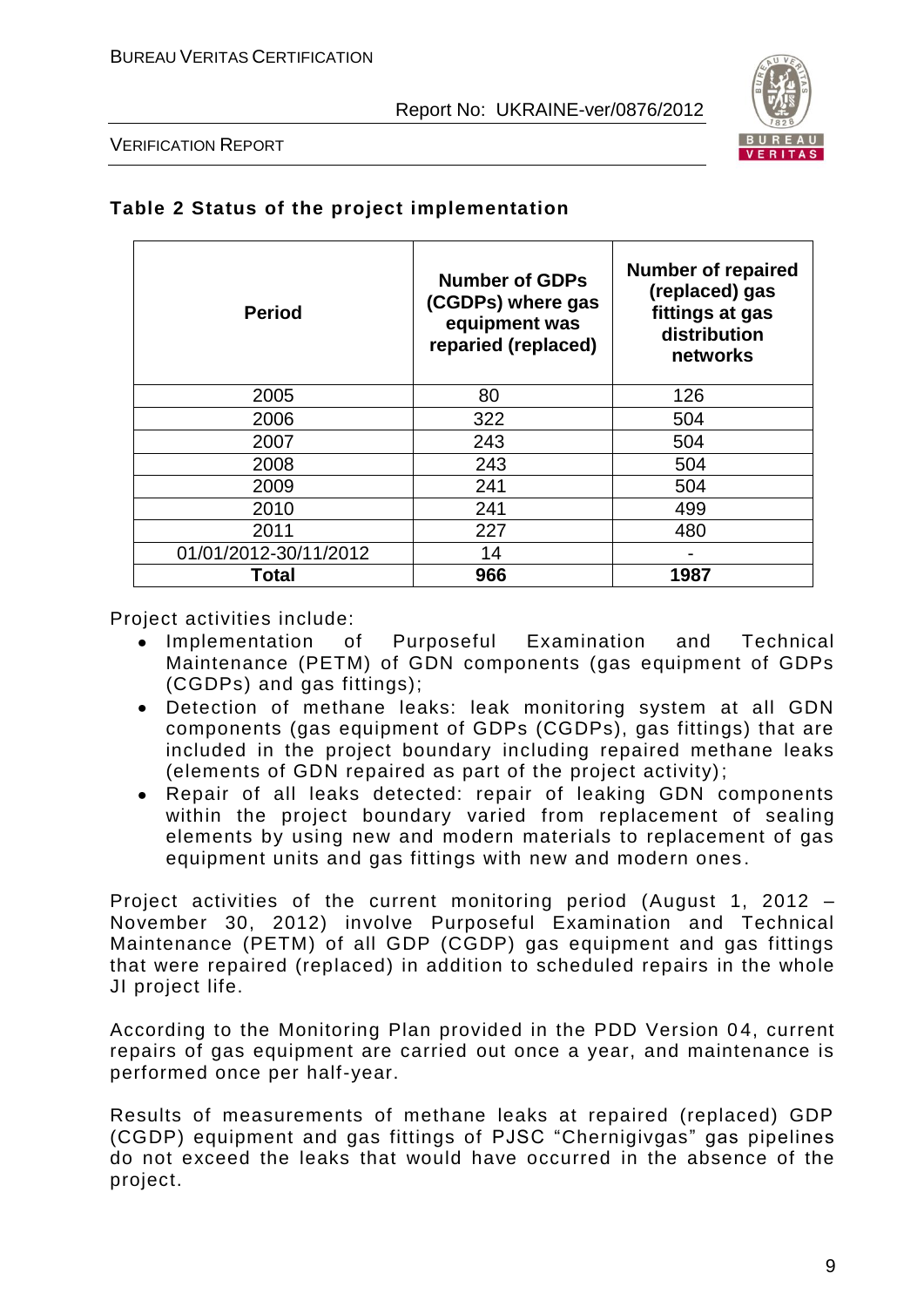

VERIFICATION REPORT

The project was in operation for the entire monitoring period – from 01/08/2012 to 30/11/2012.

The identified areas of concern as to the project implementation, project participants' responses and BVC's conclusions are des cribed in Appendix A to this report (refer to CAR 01).

#### **3.4 Compliance of the monitoring plan with the monitoring methodology (94-98)**

The monitoring occurred in accordance with the monitoring plan included in the PDD regarding which the determination has been deemed final and is so listed on the UNFCCC JI website.

For calculating the emission reductions key factors, such as sequence number of GDN component, Global Warming Potential of methane, number of activity (replacement/repair) at GDN component after the presence of APLNG was determined at such component, average mass fraction of methane in the natural gas, natural gas leak factor from GDN component in CLS, natural gas leak factor that corresponds to APLNG for GDN component, time of operation of GDN component under pressure from the beginning of monitoring period "y" to implementation of project activities (repair / replacement) that resulted in the repair of APLNG at such component, time of operation of GDN component under pressure from the moment of implementation of project activities (repair / replacement) that resulted in the repair of APLNG at such component to the end of the monitoring period "y", experience in implementing activities provided by the project, current practice that exists in this field in Ukraine, financial costs and background, legislation, influencing the baseline emissions and the activity level of the project and the emissions as well as risks associated with the project were taken into account, as appropriate.

Data sources used for calculating emission reductions, such as metering equipment – [DrägerX-am®5600](http://www.draeger.com/AU/en/products/gas_detection/portable/multi/cin_x-am_5600.jsp) gas analyzer, information provided by equipment producers, data of the enterprise, "Methodology for calculation of greenhouse gas emission reductions achieved by above -standard natural gas leak repair at the gas distribution networks" (registration number UkrNTI 0112U00A816 dated 2012) and IPCC are clearly identified, reliable and transparent.

Emission factors, including default emission factors, are selected by carefully balancing accuracy and reasonableness, and appropriately justified of the choice.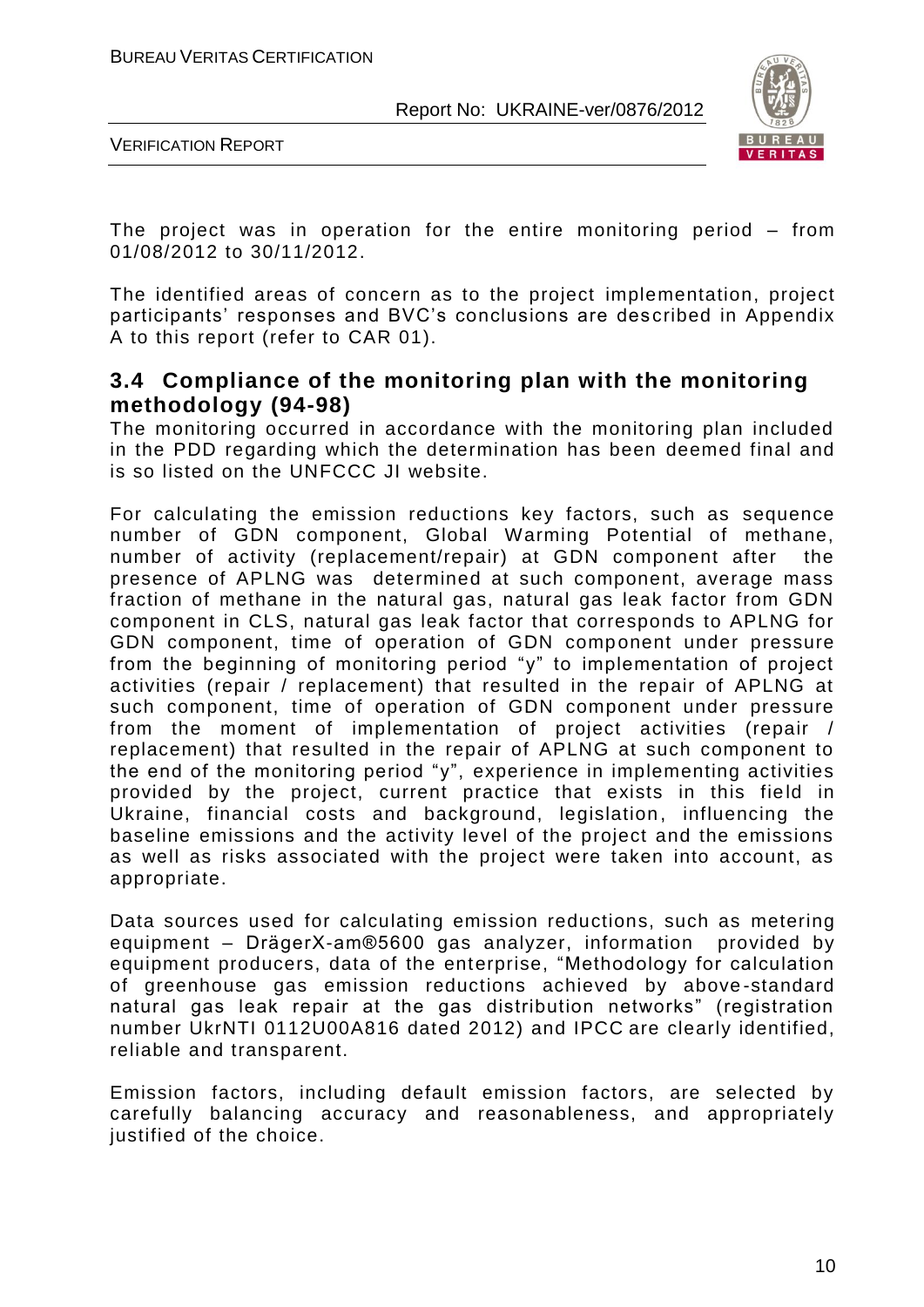

VERIFICATION REPORT

The calculation of emission reductions is based on conservative assumptions and the most plausible scenarios in a transparent manner.

The monitoring periods per component of the project are clearly specified in the monitoring report and do not overlap with those for which verifications were already deemed final in the past.

The identified areas of concern as to the compliance of the monitoring plan with the monitoring methodology, project participants' responses and BVC's conclusions are described in Appendix A to this report (refer to CAR 02, CAR 03).

# **3.5 Revision of monitoring plan (99-100)**

Not applicable.

#### **3.6 Data management (101)**

The data and their sources, provided in the monitoring report, are clearly identified, reliable and transparent.

The implementation of data collection procedures is in accordance with the monitoring plan provided in the PDD, including the quality control and quality assurance procedures.

The function of the monitoring equipment, including its calibration status, is in order.

According to the current Law "On metrology and metrological activity", all metering equipment in Ukraine shall meet the specified requirements of relevant standards and is subject to periodic verification. Calibration of metering equipment is carried out in accordance with the national standards.

Equipment that requires calibration and is used in the monitoring of methane leaks:

• Dräger X-am ® 5600 gas analyzer. Intercalibration period is 1 year;

As a result of verification (calibration) a certificate confirming the technical serviceability of an equipment unit is issued.

The evidence and records used for the monitoring are maintained in a traceable manner.

Coordination of activities of all departments and services of PJSC "Chernigivgas" relating to the JI project implementation is carried out by the Working Team that was created by the Order No. 157 of PJSC "Chernigivgas" management dated 18/07/2012. The structure of the Working Team is shown in Figure 1.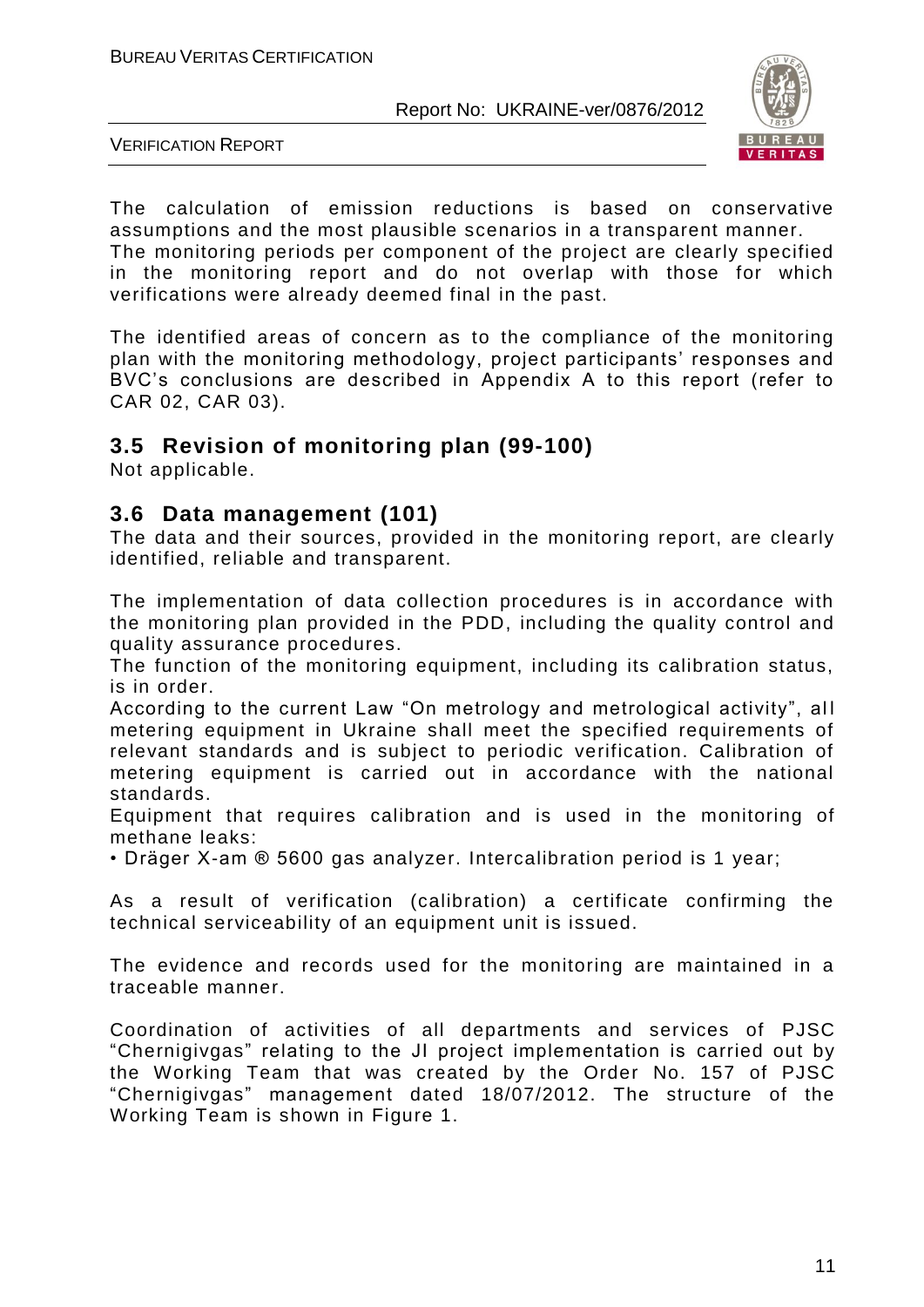

VERIFICATION REPORT



#### **Figure 1 Structure of the Working Team**

Karashchuk Oleksandr Mykolaiovych - The leader of the Working Team is responsible for formation of the plan of measures in the JI project and determination of the necessary resources.

Lykhuta Serhii Anatoliiovych - The engineer of the Working Team is responsible for organization of measurements and leak repair at GDP (CGDP) gas equipment and gas fittings of gas distribution networks.

Kuntsevskyi Viacherslav Mykolaiovych - The technical engineer of the Working Team is responsible for collection of information and performance of all the necessary calculations as provided in the monitoring plan of the JI project.

Luniov Serhii Oleksandrovych - The secretary of the Working Team is responsible for storage, archiving and making a back-up copy of data based on the results of measurements and calculations as well as documents relating to the joint implementation project.

Stuk Valerii Heorhiiovych - The metrologist of the Working Team ensures the availability of the calibrated metering devices while implementing the JI project.

All necessary data concerning GHG emission reduction monitoring is archived in paper and/or electronic form and kept till the end of the crediting period and for two years after the latest transaction with emission reduction units.

The Monitoring Report version 02 provides sufficient information on duties assigned, responsibility and authorities concerning implementation and undertaking of monitoring procedures, including data management. The verification team confirms the efficiency of the existing management and operational systems and considers them appropriate for reliable project monitoring.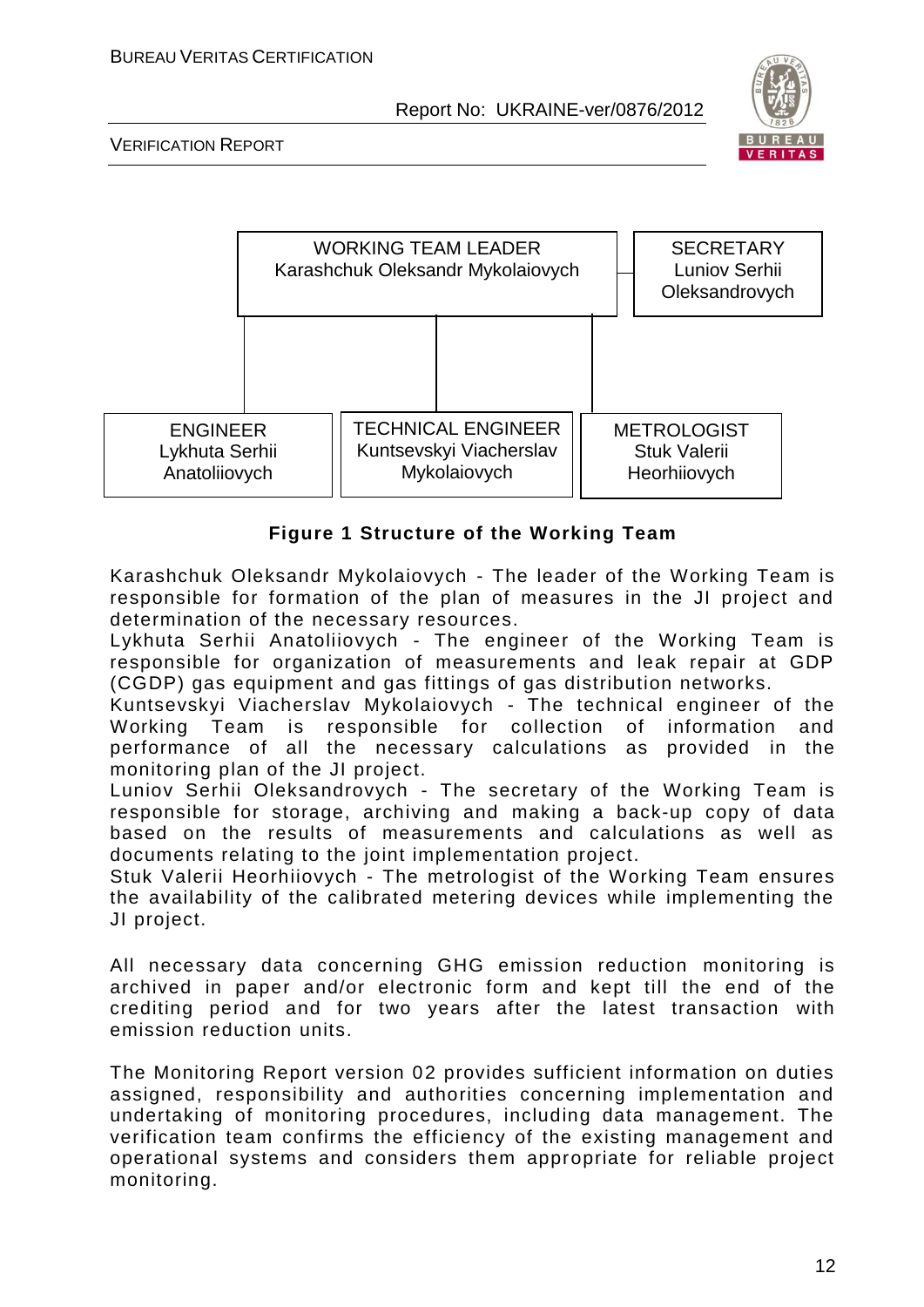



The identified areas of concern as to data management, project participants' responses and BVC's conclusions are described in Appendix A to this report (refer to CL 01, CL 02).

#### **3.7 Verification regarding programmes of activities (102- 110)**

Not applicable.

#### **4 VERIFICATION OPINION**

Bureau Veritas Certification has performed the 3rd periodic verification of the "Reduction of methane leaks on the gas equipment of the gas distribution points and on the gas armature, flanged, threaded joints of the gas distribution pipelines of PJSC "Chernigivgas" Project for the period from August 1, 2012 to November 30, 2012, which applies JI specific approach. The verification was performed on the basis of UNFCCC criteria and host country criteria and also on the criteria given to provide for consistent project operations, monitoring and reporting.

The verification consisted of the following three phases: i) desk review of the monitoring report against the project design and the baseline and monitoring plan; ii) follow-up interviews with project stakeholders; iii) resolution of outstanding issues and the issuance of the final verification report and opinion.

PJSC "Chernigivgas" management is responsible for the preparation of data which serve as the basis for estimation of GHG emission reductions. CEP CARBON EMISSIONS PARTNERS S.A. provides PJSC "Chernigivgas" with consultative support in the issues relating to organization of data collection and is responsible for developing the monitoring report based on the Project Monitoring Plan included in the final PDD version 02.

Bureau Veritas Certification verified the Project Monitoring Report version 02 for the reporting period of 01/08/2012 - 30/11/2012 as indicated below. Bureau Veritas Certification confirms that the project is implemented as planned and described in approved project design documents. Installed equipment being essential for generating emission reduction runs reliably and is calibrated appropriately. The monitoring system is in place and the project is generating GHG emission reductions.

Emission reductions achieved by the project for the period from 01/08/2012 to 30/11/2012 do not differ significantly from the amount predicted for the same period in the determined PDD. Emission reductions predicted in the determined PDD version 04 and actual emission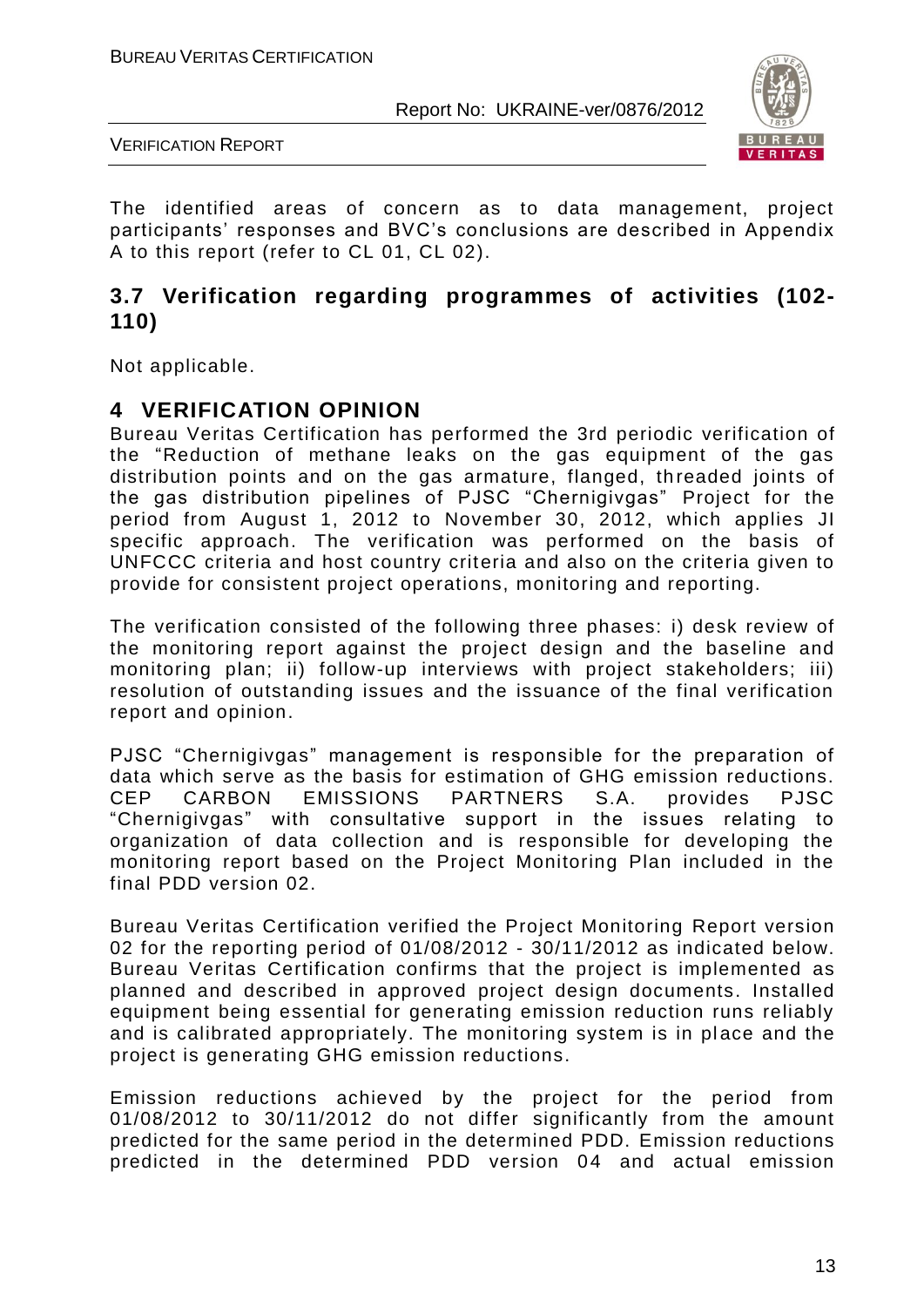

VERIFICATION REPORT

reductions stated in the MR version 02 are provided in Table 3 of this report.

#### **Table 3 Emission reductions predicted in the determined PDD version 04 and actual emission reductions stated in the MR version 02**

| <b>Period</b> | <b>Estimated</b>                   | <b>GHG</b><br>emission   Actual |           |       | <b>GHG</b>                  | emission |    |     |
|---------------|------------------------------------|---------------------------------|-----------|-------|-----------------------------|----------|----|-----|
|               | reductions                         | stated                          | <b>in</b> | the I | reductions                  | stated   | ın | the |
|               | determined PDD, t CO <sub>2e</sub> |                                 |           |       | Monitoring report, t $CO2e$ |          |    |     |
| 01/08/2012-   | 325 467                            |                                 |           |       | 319652                      |          |    |     |
| 30/11/2012    |                                    |                                 |           |       |                             |          |    |     |

The difference is explained by the fact that at the time of PDD writing it was impossible to obtain accurate data necessary for calculation of GHG emission reductions for the current monitoring period. To calculate the GHG emission reductions for the current monitoring period all the necessary information was given and this provided an opportunity to accurately determine the amount of emissions in the baseline and project scenarios. Amount of emission reductions for the period 01/08/2012- 30/11/2012 provided in the determined PDD was calculated by dividing the total annual amount of emission reductions stated in the PDD by 12 (12 months) and multiplying by 4 (4 months).

Bureau Veritas Certification can confirm that the GHG emission reduction is accurately calculated and is free of material errors, omissions, or misstatements. Our opinion relates to the project's GHG emissions and resulting GHG emissions reductions reported and related to the approved project baseline and monitoring, and its associated documents. Based on the information we have seen and evaluated, we confirm, with a reasonable level of assurance, the following statement:

Reporting period: From 01/08/2012 to 30/11/2012

| Baseline emissions         | 392 376 | tonnes of CO2 equivalent.                     |
|----------------------------|---------|-----------------------------------------------|
| Project emissions          | : 72724 | tonnes of CO2 equivalent.                     |
| <b>Emission Reductions</b> |         | $\therefore$ 319652 tonnes of CO2 equivalent. |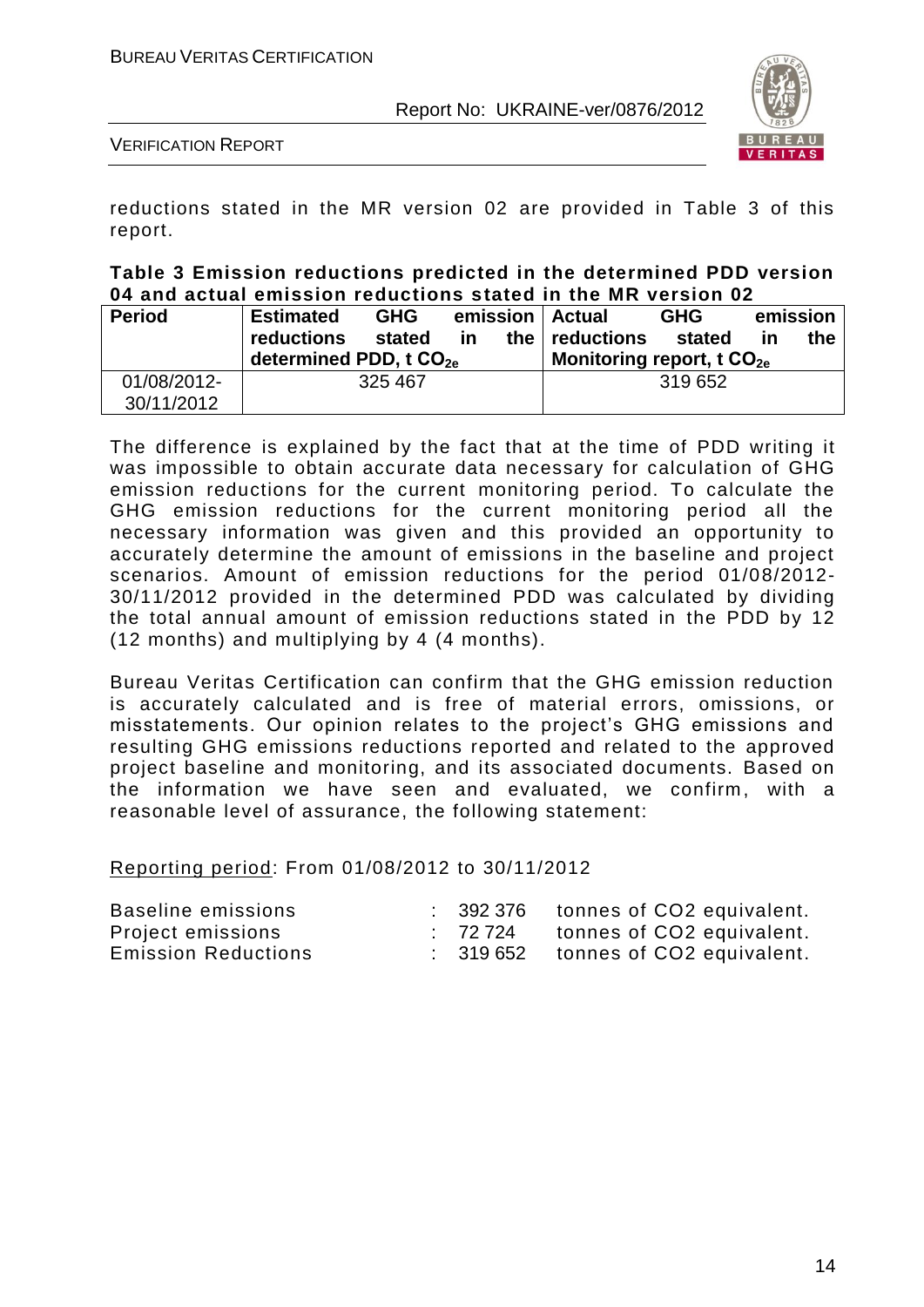

VERIFICATION REPORT

#### **5 REFERENCES**

#### **Category 1 Documents:**

Documents provided by the project participants that relate directly to the GHG components of the project.

|     | The PDD of the JI project "Reduction of methane leaks on the gas                                                                    |
|-----|-------------------------------------------------------------------------------------------------------------------------------------|
|     | equipment of the gas distribution points and on the gas armature,                                                                   |
| /1/ | flanged, threaded joints of the gas distribution pipelines of PJSC                                                                  |
|     | "Chernigivgas", version 04, as of 14/08/2012                                                                                        |
|     | Monitoring Report of the JI project "Reduction of methane leaks on                                                                  |
|     | the gas equipment of the gas distribution points and on the gas                                                                     |
| /2/ | armature, flanged, threaded joints of the gas distribution pipelines                                                                |
|     | of PJSC "Chernigivgas" for the period of 01/08/2012-30/11/2012,                                                                     |
|     | version 01, as of 07/12/2012                                                                                                        |
|     | Monitoring Report of the JI project "Reduction of methane leaks on                                                                  |
|     | the gas equipment of the gas distribution points and on the gas                                                                     |
| /3/ | armature, flanged, threaded joints of the gas distribution pipelines                                                                |
|     | of PJSC "Chernigivgas" for the period of 01/08/2012-30/11/2012,                                                                     |
|     | version 02, as of 12/12/2012                                                                                                        |
|     | Annex A. Supporting document1. Calculation of GHG emission                                                                          |
|     | reductions under the project "Reduction of methane leaks on the                                                                     |
| /4/ | gas equipment of the gas distribution points and on the gas<br>armature, flanged, threaded joints of the gas distribution pipelines |
|     | of PJSC "Chernigivgas" in the period from August 1, 2012 to                                                                         |
|     | November 30, 2012                                                                                                                   |
|     | Determination Report of the JI project "Reduction of methane leaks                                                                  |
|     | on the gas equipment of the gas distribution points and on the gas                                                                  |
| /5/ | armature, flanged, threaded joints of the gas distribution pipelines                                                                |
|     | of PJSC "Chernigivgas", issued by Bureau Veritas Certification                                                                      |
|     | Holding SAS, No. UKRAINE-det/0612/2012 dated 17/08/2012                                                                             |
| /6/ | No. 2457/23/7 issued<br>Approval<br><b>State</b><br>Letter<br>of<br>by<br>the                                                       |
|     | Environmental Investment Agency of Ukraine as of 05/09/2012                                                                         |
| /7/ | Letter of Approval No. J294-0485 issued by the Federal Office for                                                                   |
|     | the Environment (FOEN) of Switzerland dated 21/09/2012.                                                                             |
|     | "Methodology for calculation of greenhouse gas emission                                                                             |
|     | reductions achieved by above-standard natural gas leak repair at                                                                    |
| /8/ | gas distribution networks" that was developed by the Institute of                                                                   |
|     | Gas of the National Academy of Sciences of Ukraine (registration                                                                    |
|     | number UkrNTI 0112U00A816 dated 2012)                                                                                               |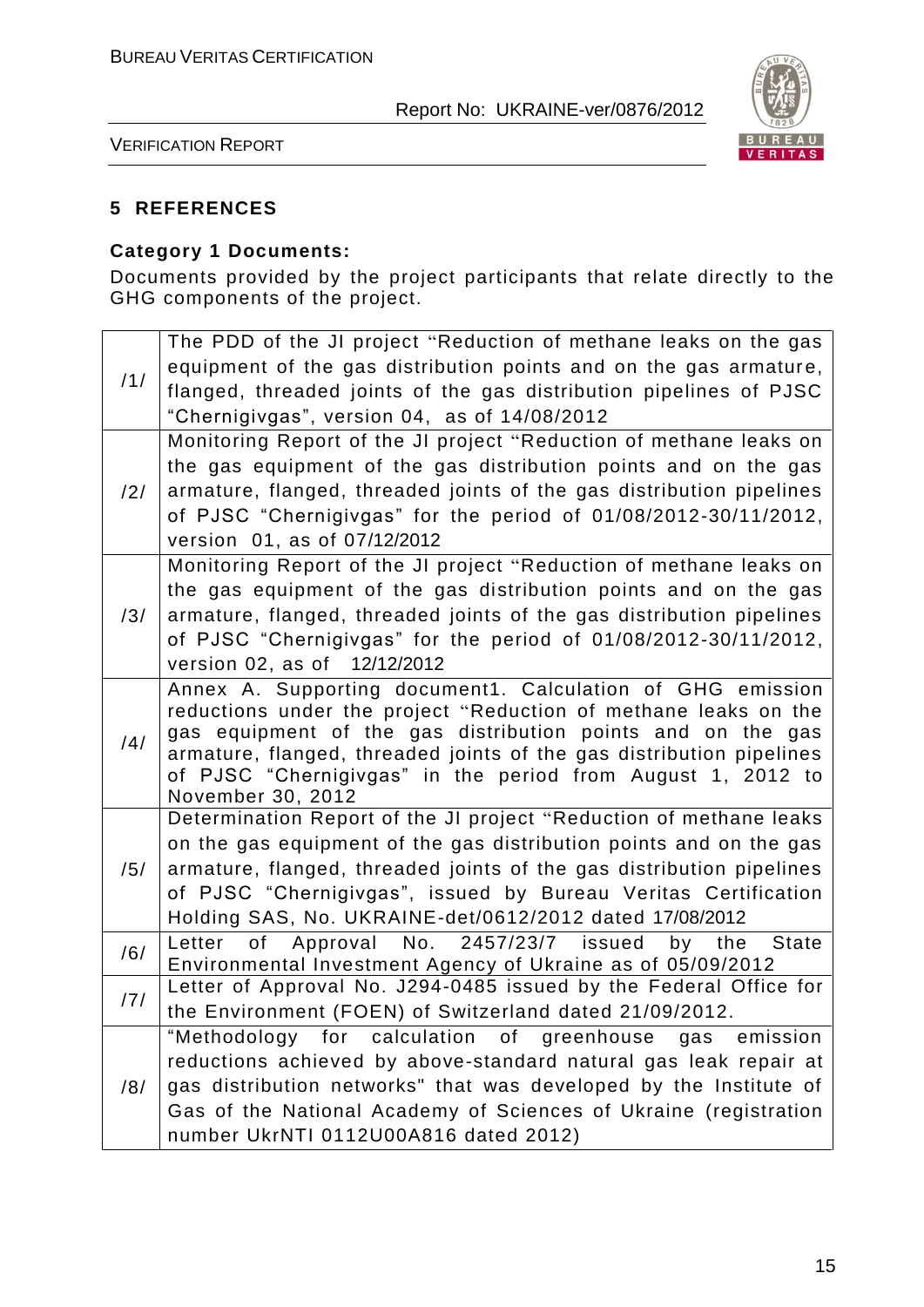

VERIFICATION REPORT

#### **Category 2 Documents:**

Background documents related to the design and/or methodologies employed in the design or other reference documents.

| /1/  | Manual. JL368 gas leak detector for gas pipelines                                                                                                        |  |  |
|------|----------------------------------------------------------------------------------------------------------------------------------------------------------|--|--|
| /2/  | Photo of JL368 gas leak detector for gas pipelines                                                                                                       |  |  |
| /3/  | Technical description and manual. ShY-11 mine interferometer                                                                                             |  |  |
| /4/  | Manual for JL268 gas analyzer                                                                                                                            |  |  |
| /5/  | Photo of ShY-11 measurement device, factory No.100457                                                                                                    |  |  |
| /6/  | Photo of ShY-11 measurement device, factory No.939048                                                                                                    |  |  |
| 7    | Photo of IH-6 gas indicator, factory No.199                                                                                                              |  |  |
| /8/  | Photo of TPH-94m gas leak detector for underground<br>gas<br>pipelines, factory No.0980                                                                  |  |  |
| /9/  | RDUK-2V-50135 regulator compliance certificate, factory No.1.<br>Valid from 28/04/2009 to 27/04/2012                                                     |  |  |
| /10/ | Passport of KV-2 pressure control regulator                                                                                                              |  |  |
| /11/ | Passport of RDUK2PS universal pressure regulator                                                                                                         |  |  |
| /12/ | Letter of PJSC "Chernigivgas" relating to information on gas<br>analazers of Ichnianskyi UHH                                                             |  |  |
| /13/ | Photo of ShY-11 measurement device, factory No.301246                                                                                                    |  |  |
| /14/ | Certificate No.80195/10 dated 28/02/2012 on calibration<br>of<br>Variotec-B working measuring instrument factory No.1618. Valid<br>till 28/02/2013       |  |  |
| /15/ | Certificate of state metrological attestation No.12-8838 dated<br>26/10/2010 p., JL368 leak detector factory No.014080920003                             |  |  |
| /16/ | Photo of JL268A gas detector, factory No.014081029045                                                                                                    |  |  |
| /17/ | Photo of JL268A gas detector, factory No.014081029039                                                                                                    |  |  |
| /18/ | Passport of cabinet-type gas control points with<br>pressure<br>regulators, factory No.190                                                               |  |  |
| /19/ | Passport of cabinet-type<br>control points with<br>gas<br>pressure<br>regulators, factory No.189                                                         |  |  |
| /20/ | Certificate No.80195/18 dated 28.02.2012 on calibration<br>of<br>working measuring instrument Variotec-8, factory No.040010208.<br>Valid till 28/02/2013 |  |  |
| /21/ | Certificate No.80649/8 dated 16/05/2012 on calibration of working<br>measuring instrument X-am 5600, factory No.ARBN-0032. Valid till<br>16/05/2013      |  |  |
| /22/ | Photo of ShY-11 measurement device, factory No.906682                                                                                                    |  |  |
| /23/ | Photo of ShY-11 measurement device, factory No.037908                                                                                                    |  |  |
| /24/ | Photo of ShY-11 measurement device, factory No.0535866                                                                                                   |  |  |
| /25/ | Photo of ShY-10 measurement device, factory No.319045                                                                                                    |  |  |
| /26/ | Photo of PHF2M1-I1AU4 measurement device, factory No.5646                                                                                                |  |  |
| /27/ | Photo of PHF2M1-I1AUKhL4 measurement device, factory No.5612                                                                                             |  |  |
| /28/ | Photo of PHF2M1-I1AUKhL4 measurement device, factory No.5652                                                                                             |  |  |
| /29/ | Certificate No.80649/6 dated 16/05/2012 on calibration of working                                                                                        |  |  |
|      | measuring instrument of X-am 5600 type, factory No.ARBN-0033.<br>Valid till 16/05/2013                                                                   |  |  |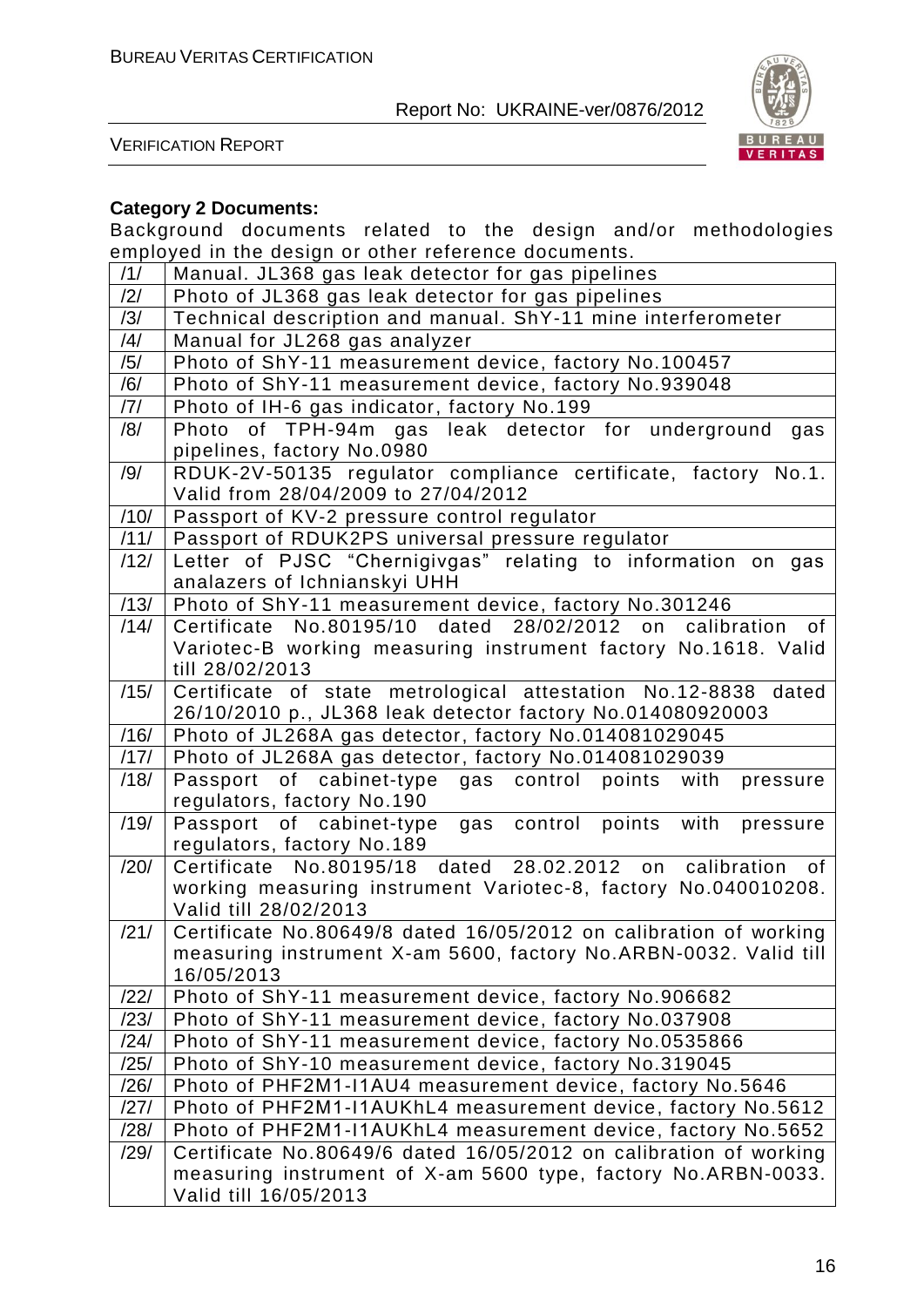

VERIFICATION REPORT

| /30/ | Certificate No.8402655 dated 10/03/2012 on calibration of working  |
|------|--------------------------------------------------------------------|
|      | measuring instrument of Variotec-8 type, factory No.040010170.     |
|      | Valid till 10/03/2013                                              |
| /31/ | Certificate No.84026/46 dated 10/03/2012 on calibration of         |
|      | working measuring instrument of Variotec-8 type, factory No.1622.  |
|      | Valid till 10/03/2013                                              |
| /32/ | Data card of ShY-11 mine interferometer, factory No.627273         |
| /33/ | Data card of ShY-11 mine interferometer, factory No.910879         |
| /34/ | Data card of ShY-11 mine interferometer, factory No.722665         |
| /35/ | Data card of ShY-11 mine interferometer, factory No.900447         |
| /36/ | Data card of ShY-11 mine interferometer, factory No.715414         |
| /37/ | Data card of ShY-11 mine interferometer, factory No.812899         |
| /38/ | Data card of ShY-11 mine interferometer, factory No.204867         |
| /39/ | Data card of ShY-11 mine interferometer, factory No.131668         |
| /40/ | Data card of ShY-11 mine interferometer, factory No.536447         |
| /41/ | Data card of ShY-11 mine interferometer, factory No.723552         |
| /42/ | Data card of ShY-11 mine interferometer, factory No.020621         |
| /43/ | Photo of measurement device of PHF2M1-I3HU4, factory No.3764       |
| /44/ | Photo of Shy-11 mine interferometer, factory No.828775             |
| /45/ | Photo of TPH-94m gas leak detector for underground<br>gas          |
|      | pipelines, factory No.0159                                         |
| /46/ | Passport of Kazantsev universal gas regulators, factory No.17      |
| /47/ | Passport of cabinet-type unit with pressure regulator of RD-50     |
|      | type, factory No.3551                                              |
| /48/ | Passport of control regulators of low (high) pressure, factory     |
|      | No.203                                                             |
| /49/ | Photo of ShY-11 measurement device, factory No.023294              |
| /50/ | Photo of ShY-11 measurement device, factory No.413006              |
| /51/ | Photo of ShY-11 measurement device, factory No.124184              |
| /52/ | Photo of ShY-11 measurement device, factory No.131502              |
| /53/ | Photo of ShY-11 measurement device, factory No.301103              |
| /54/ | Photo of ShY-11 measurement device, factory No.940946              |
| /55/ | Photo of TPH-94 M measurement device, factory No.0986              |
| /56/ | Photo of JL268A measurement device, factory No.014081029041        |
| /57/ | Photo of ShY-11 measurement device, factory No.828775              |
| /58/ | List of gas analyzers and gas leak deviced at Sribnianskyi RHH of  |
|      | PJSC "Chernigivgas"                                                |
| /59/ | List of devices designed to detect gas leaks in emergency          |
|      | situations (Chercihiv city)                                        |
| /60/ | Photo of ShY-11 measurement device, factory No.118995              |
| /61/ | Photo of IH-6 measurement device, factory No.216                   |
| /62/ | Photo of Variotec-8 measurement device, factory No.2020            |
| /63/ | of TPH-94m<br>gas leak detector for<br>Photo<br>underground<br>gas |
|      | pipelines, factory No.0993                                         |
| /64/ | Manual for JL368 gas detector, factory No.014080920002             |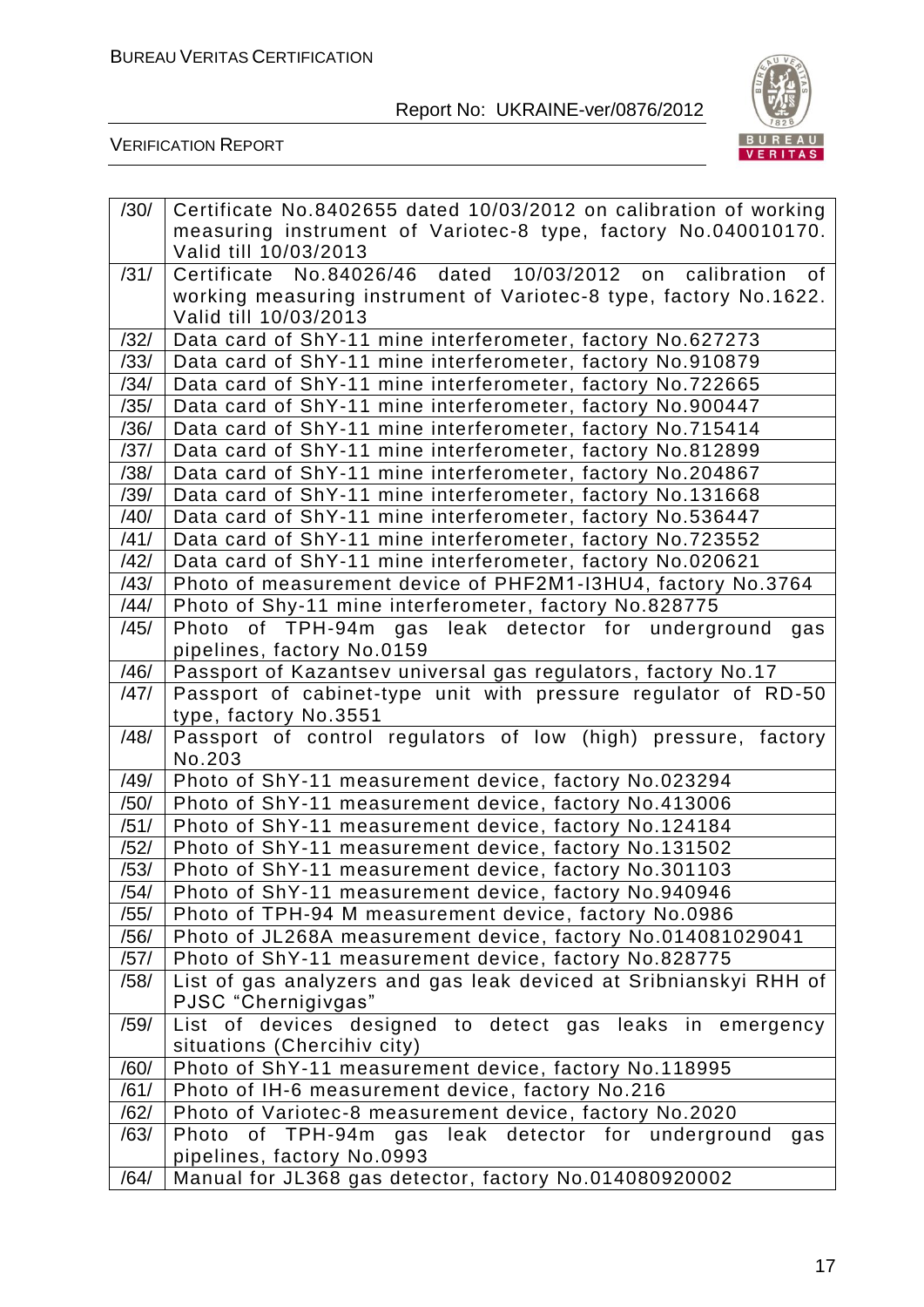

VERIFICATION REPORT

| /65/ | Passport of underground pipelines detection device of APPR-            |
|------|------------------------------------------------------------------------|
|      | 2000MP type, factory No.395                                            |
|      | /66/ Certificate of the departmental calibration, issued on 11/05/2012 |
|      | (IH-6 gas indicator, factory No.216). Valid till 11/11/2012            |
|      | /67/ Certificate of the departmental calibration of odorimeter No.058  |
|      | dated 18/05/2010                                                       |
|      | /68/ Certificate of the departmental calibration IH-6 gas indicator,   |
|      | factory No.206, dated 11/05/2012 Valid till 11/11/2012                 |

#### **Persons interviewed:**

List persons interviewed during the verification or persons that contributed with other information that are not included in the documents listed above.

|     | <b>Name</b>                               | Organization        | <b>Position</b>                                                           |
|-----|-------------------------------------------|---------------------|---------------------------------------------------------------------------|
| /1/ | Yarova Alla<br>Arturivna                  | PJSC "Chernigivgas" | Chairman of the management<br>board                                       |
| /2/ | Karashchuk<br>Oleksandr<br>Mukolaiovych   | PJSC "Chernigivgas" | Deputy head engineer                                                      |
| /3/ | Luniov Serhii<br>Oleksandrovyc<br>h       | PJSC "Chernigivgas" | Engineer of head mechanic<br>department                                   |
| /4/ | Kuntsevskyi<br>Viacheslav<br>Mykolaiovych | PJSC "Chernigivgas" | Engineer of production and<br>technical department of the<br>3rd category |
| /5/ | Lykhuta Serhii<br>Anatoliiovych           | PJSC "Chernigivgas" | Engineer of head mechanic<br>department                                   |
| /6/ | <b>Stuk Valerii</b><br>Hryhorovych        | PJSC "Chernigivgas" | Head of KVP and automatics<br>department                                  |
| /7/ | Prokhach<br>Dmytro<br>Oleksandrovych      | "CEP" LLC           | Consultant of CEP Carbon<br><b>Emissions Partners S.A.</b>                |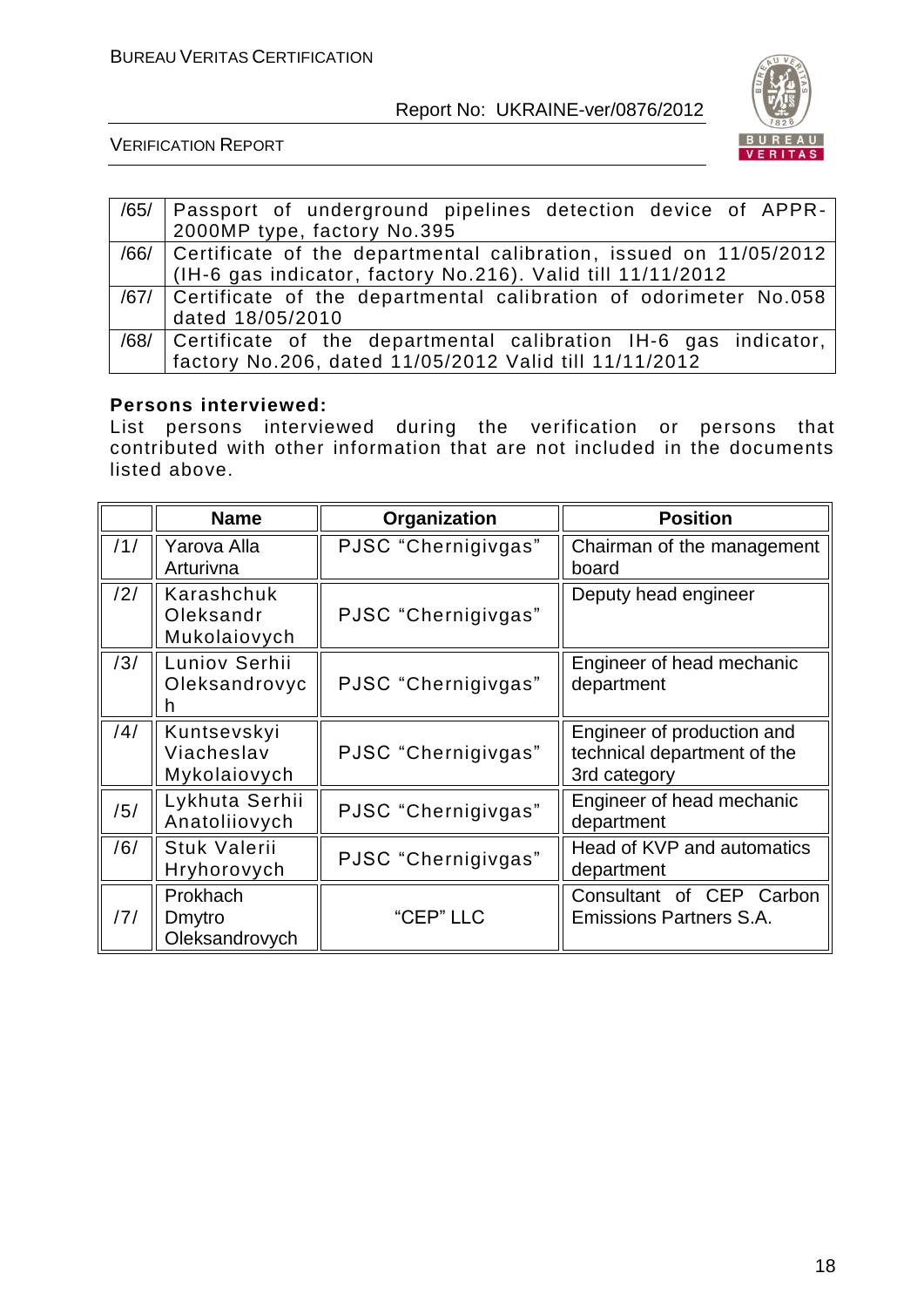

#### VERIFICATION REPORT

#### APPENDIX A: COMPANY PROJECT VERIFICATION PROTOCOL **BUREAU VERITAS CERTIFICATION HOLDING SAS**

#### **JI PROJECT VERIFICATION PROTOCOL**

#### **Check list for verification, according to the JOINT IMPLEMENTATION DETERMINATION AND VERIFICATION MANUAL (Version 01)**

| <b>DVM</b><br>Paragrap<br>h | <b>Check Item</b>                                                                                                                                                                                                                                                              | <b>Initial finding</b>                                                                                                                                                                                                                                                                                                                                                                                                                                                                                                                                     | <b>Draft</b><br><b>Conclusion</b> | <b>Final</b><br><b>Conclusion</b> |
|-----------------------------|--------------------------------------------------------------------------------------------------------------------------------------------------------------------------------------------------------------------------------------------------------------------------------|------------------------------------------------------------------------------------------------------------------------------------------------------------------------------------------------------------------------------------------------------------------------------------------------------------------------------------------------------------------------------------------------------------------------------------------------------------------------------------------------------------------------------------------------------------|-----------------------------------|-----------------------------------|
|                             | <b>Project approvals by Parties involved</b>                                                                                                                                                                                                                                   |                                                                                                                                                                                                                                                                                                                                                                                                                                                                                                                                                            |                                   |                                   |
| 90                          | Has the NFPs of at least one Party involved,<br>other than the host Party, issued a written<br>project approval when submitting the first<br>verification report to the secretariat for<br>publication in accordance with paragraph 38<br>of the JI guidelines, at the latest? | The project has been approved by both parties. The<br>Letters of Approval were presented to the verification<br>team.                                                                                                                                                                                                                                                                                                                                                                                                                                      | OK.                               | OK                                |
| 91                          | Parties involved unconditional?                                                                                                                                                                                                                                                | Are all the written project approvals by Yes, all the written project approvals by Parties<br>involved are unconditional.                                                                                                                                                                                                                                                                                                                                                                                                                                  | <b>OK</b>                         | OK                                |
|                             | <b>Project implementation</b>                                                                                                                                                                                                                                                  |                                                                                                                                                                                                                                                                                                                                                                                                                                                                                                                                                            |                                   |                                   |
| 92                          | Has the project been implemented in<br>accordance with the PDD regarding which<br>the determination has been deemed final<br>and is so listed on the UNFCCC JI website?                                                                                                        | Yes, the project has been implemented in accordance<br>with the PDD, which is listed on the UNFCCC JI<br>website.<br>According to the PDD version 04 the project boundary<br>includes leak spots caused by seal failure of GDP<br>(CGDP) equipment, gas fittings, flanged and threaded<br>connections of PJSC "Chernigivgas" gas distribution<br>networks. The project boundary includes gas<br>equipment of GDPs (CGDPs) (1611 units) and gas<br>fittings (3121 units). PJSC "Chernigivgas" finished<br>repairs of all GDP (CGDP) gas equipment units and | OK.                               | OK                                |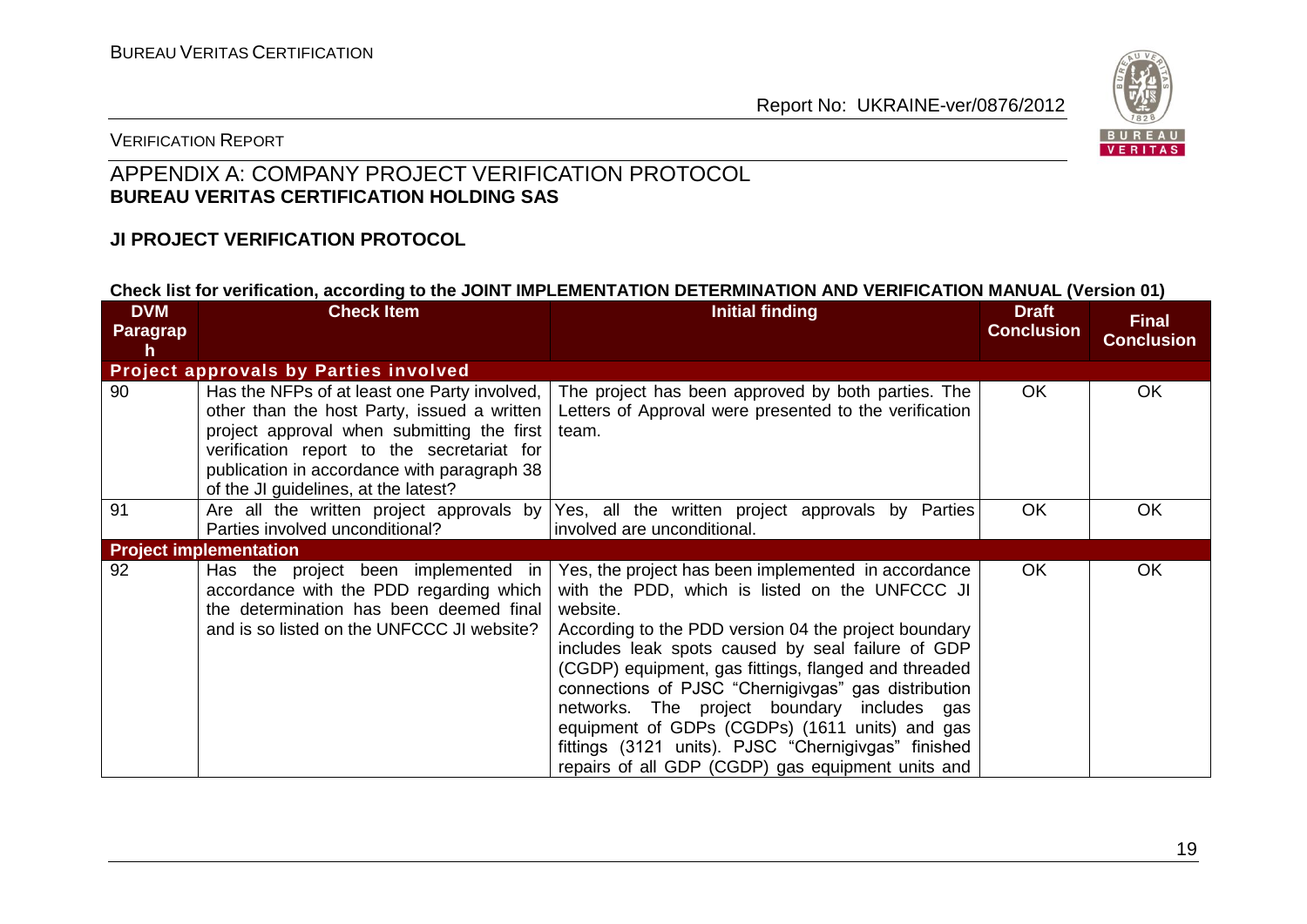

**DVM Paragrap h Check Item Initial finding Initial finding Draft Conclusion Final Conclusion** gas fittings included in the JI project boundary. Project activities of the current monitoring period (August 1, 2012 – November 30, 2012) involve Purposeful Examination and Technical Maintenance (PETM) of all GDP (CGDP) gas equipment and gas fittings that were repaired (replaced) in addition to scheduled repairs in the whole JI project life. 93 What is the status of operation of the project during the monitoring period? The Project has been operational for the whole monitoring period, which is 01/08/2012-30/11/2012. **CAR 01.** Please, specify the period monitored in 2012. **CAR 01** OK **Compliance with monitoring plan** 94 **Did the monitoring occur in accordance with** the monitoring plan included in the PDD regarding which the determination has been deemed final and is so listed on the solisted on the UNFCCC JI website. UNFCCC JI website? Yes, the monitoring was carried out in accordance with the monitoring plan included in the PDD regarding which the determination has been deemed final and is OK OK 95 (a) For calculating the emission reductions or enhancements of net removals, were key factors, e.g. those listed in 23 (b) (i)-(vii) above, influencing the baseline emissions or net removals and the activity level of the project and the emissions or removals as well as risks associated with the project taken into account, as appropriate? For calculating the emission reductions key factors, such as sequence number of GDN component, Global Warming Potential of methane, number of activity (replacement/repair) at GDN component after the presence of APLNG was determined at such component, average mass fraction of methane in the natural gas, natural gas leak factor from GDN component in CLS, natural gas leak factor that corresponds to APLNG for GDN component, time of operation of GDN component under pressure from the beginning of monitoring period "y" to implementation OK OK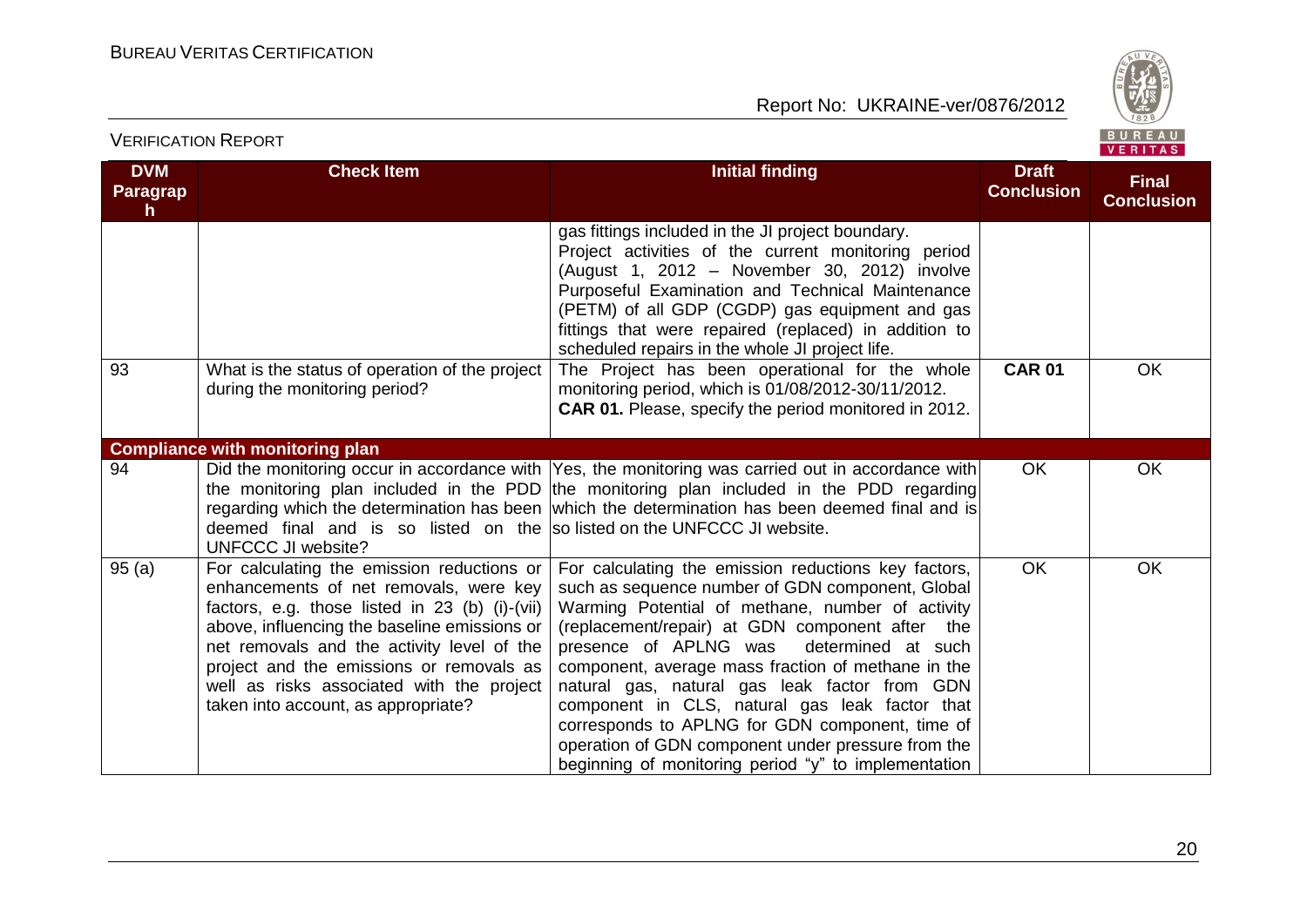

# VERIFICATION REPORT

| <b>DVM</b><br><b>Paragrap</b><br>$\mathsf{h}$ | <b>Check Item</b>                                                                                       | <b>Initial finding</b>                                                                                                                                                                                                                                                                                                                                                                                                                                                                                                                                                                                                                                                                                                                                                           | <b>Draft</b><br><b>Conclusion</b> | <b>Final</b><br><b>Conclusion</b> |
|-----------------------------------------------|---------------------------------------------------------------------------------------------------------|----------------------------------------------------------------------------------------------------------------------------------------------------------------------------------------------------------------------------------------------------------------------------------------------------------------------------------------------------------------------------------------------------------------------------------------------------------------------------------------------------------------------------------------------------------------------------------------------------------------------------------------------------------------------------------------------------------------------------------------------------------------------------------|-----------------------------------|-----------------------------------|
| 95(b)                                         | Are data sources used for calculating                                                                   | of project activities (repair / replacement) that resulted<br>in the repair of APLNG at such component, time of<br>operation of GDN component under pressure from the<br>moment of implementation of project activities (repair /<br>replacement) that resulted in the repair of APLNG at<br>such component to the end of the monitoring period<br>"y", experience in implementing activities provided by<br>the project, current practice that exists in this field in<br>Ukraine, financial costs and background, legislation,<br>influencing the baseline emissions and the activity<br>level of the project and the emissions as well as risks<br>associated with the project were taken into account,<br>as appropriate.<br>Yes, data sources used for calculating emission | <b>CAR 02</b>                     | <b>OK</b>                         |
|                                               | emission reductions or enhancements of net<br>removals clearly identified, reliable and<br>transparent? | reductions or enhancements of net removals are<br>clearly identified, reliable and transparent<br><b>CAR 02.</b> The start date of the monitoring period is not<br>correctly specified in Table 6 of MR.<br><b>CAR 03.</b> The project and baseline emissions are P<br>confused in Section D of MR.                                                                                                                                                                                                                                                                                                                                                                                                                                                                              | <b>CAR 03</b>                     | <b>OK</b>                         |
| 95(c)                                         | and<br>reasonableness,<br>accuracy<br>appropriately justified of the choice?                            | Are emission factors, including default Yes, emission factors, including default emission<br>emission factors, if used for calculating the factors, that are used for calculating the emission<br>emission reductions or enhancements of net reductions or enhancements of net removals, are<br>removals, selected by carefully balancing selected by carefully balancing accuracy<br>andl<br>and reasonableness, and appropriately justified of the<br>choice.                                                                                                                                                                                                                                                                                                                  | <b>OK</b>                         | <b>OK</b>                         |
| 95(d)                                         |                                                                                                         | Is the calculation of emission reductions or The calculation of emission reductions is based on                                                                                                                                                                                                                                                                                                                                                                                                                                                                                                                                                                                                                                                                                  | OK                                | OK                                |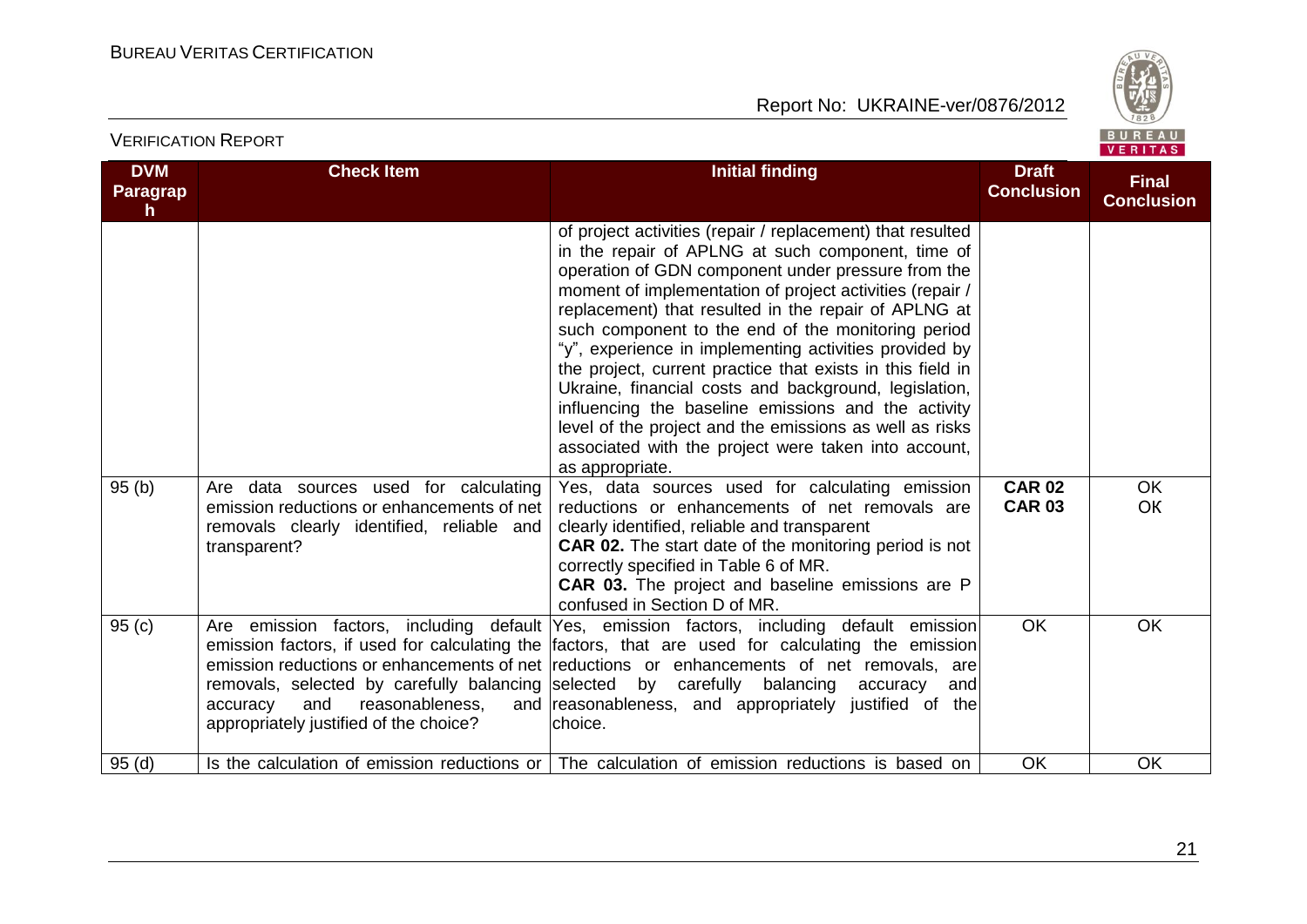

| <b>VERIFICATION REPORT</b>                 |                                                                                                                                                                                                                                                                                                                                           |                                                                                       |                                   | BUREAU<br>VERITAS                 |
|--------------------------------------------|-------------------------------------------------------------------------------------------------------------------------------------------------------------------------------------------------------------------------------------------------------------------------------------------------------------------------------------------|---------------------------------------------------------------------------------------|-----------------------------------|-----------------------------------|
| <b>DVM</b><br>Paragrap<br>$\mathbf h$      | <b>Check Item</b>                                                                                                                                                                                                                                                                                                                         | <b>Initial finding</b>                                                                | <b>Draft</b><br><b>Conclusion</b> | <b>Final</b><br><b>Conclusion</b> |
|                                            | enhancements of net removals based on<br>conservative assumptions and the most<br>plausible scenarios in a transparent<br>manner?                                                                                                                                                                                                         | conservative assumptions and the most plausible<br>scenarios in a transparent manner. |                                   |                                   |
|                                            | Applicable to JI SSC projects only                                                                                                                                                                                                                                                                                                        |                                                                                       |                                   |                                   |
| 96                                         | Is the relevant threshold to be classified as<br>JI SSC project not exceeded during the<br>monitoring period on an annual average<br>basis?<br>If the threshold is exceeded, is the<br>emission<br>reduction<br>maximum<br>level<br>estimated in the PDD for the JI SSC project<br>or the bundle for the monitoring period<br>determined? | N/a                                                                                   | N/a                               | N/a                               |
| Applicable to bundled JI SSC projects only |                                                                                                                                                                                                                                                                                                                                           |                                                                                       |                                   |                                   |
| 97(a)                                      | Has the composition of the bundle not $N/a$<br>changed from that is stated in F-JI-<br><b>SSCBUNDLE?</b>                                                                                                                                                                                                                                  |                                                                                       | N/a                               | N/a                               |
| 97(b)                                      | If the determination was conducted on the<br>basis of an overall monitoring plan, have the<br>project participants submitted a common<br>monitoring report?                                                                                                                                                                               | N/a                                                                                   | N/a                               | N/a                               |
| 98                                         | If the monitoring is based on a monitoring<br>plan that provides for overlapping<br>monitoring periods, are the monitoring<br>periods per component of the project clearly<br>specified in the monitoring report?<br>Do the monitoring periods not overlap with                                                                           | N/a                                                                                   | N/a                               | N/a                               |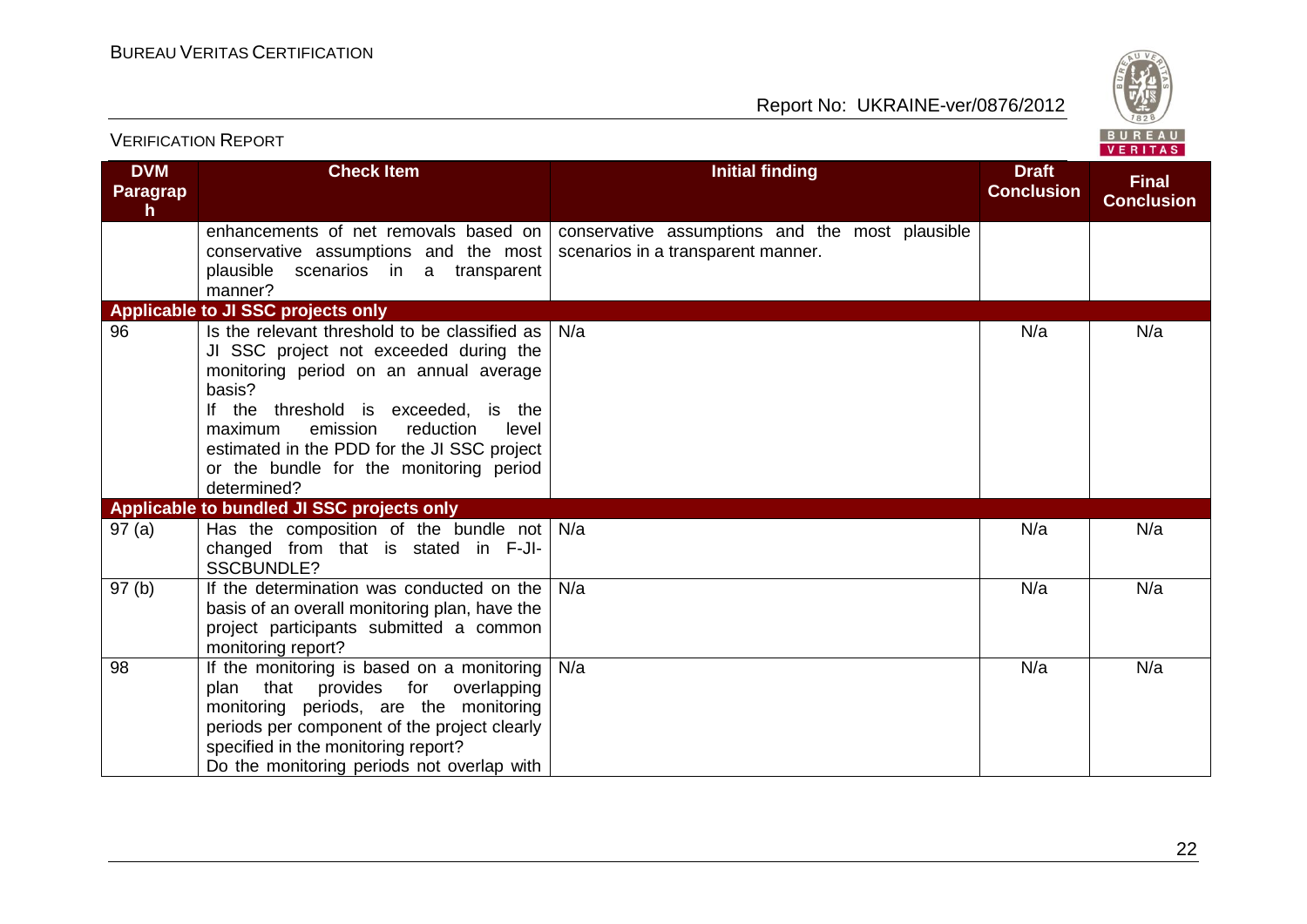

| <b>VERIFICATION REPORT</b>         |                                                                                                                                                                                                                                                                                  |                                                                                                                                                                                                                                                                             |                                   | BUREAU<br>VERITAS                 |
|------------------------------------|----------------------------------------------------------------------------------------------------------------------------------------------------------------------------------------------------------------------------------------------------------------------------------|-----------------------------------------------------------------------------------------------------------------------------------------------------------------------------------------------------------------------------------------------------------------------------|-----------------------------------|-----------------------------------|
| <b>DVM</b><br><b>Paragrap</b><br>h | <b>Check Item</b>                                                                                                                                                                                                                                                                | <b>Initial finding</b>                                                                                                                                                                                                                                                      | <b>Draft</b><br><b>Conclusion</b> | <b>Final</b><br><b>Conclusion</b> |
|                                    | those for which verifications were already<br>deemed final in the past?                                                                                                                                                                                                          |                                                                                                                                                                                                                                                                             |                                   |                                   |
|                                    | <b>Revision of monitoring plan</b>                                                                                                                                                                                                                                               |                                                                                                                                                                                                                                                                             |                                   |                                   |
|                                    | Applicable only if monitoring plan is revised by project participant                                                                                                                                                                                                             |                                                                                                                                                                                                                                                                             |                                   |                                   |
| 99(a)                              | Did the project participants provide an N/a<br>appropriate justification for the proposed<br>revision?                                                                                                                                                                           |                                                                                                                                                                                                                                                                             | N/a                               | N/a                               |
| 99(b)                              | Does the proposed revision improve the<br>accuracy and/or applicability of information<br>collected<br>compared<br>the<br>to<br>original<br>monitoring plan without changing conformity<br>with the relevant rules and regulations for<br>the establishment of monitoring plans? | N/a                                                                                                                                                                                                                                                                         | N/a                               | N/a                               |
| Data management                    |                                                                                                                                                                                                                                                                                  |                                                                                                                                                                                                                                                                             |                                   |                                   |
| 101(a)                             | Is the implementation of data collection<br>procedures<br>accordance<br>with<br>the<br>in<br>monitoring plan, including the quality control<br>and quality assurance procedures?                                                                                                 | The implementation of data collection procedures is in<br>accordance with the monitoring plan, including the<br>quality control and quality assurance procedures.                                                                                                           | <b>OK</b>                         | <b>OK</b>                         |
| 101(b)                             | Is the function of the monitoring equipment,<br>including its calibration status, is in order?                                                                                                                                                                                   | Yes, the function of the monitoring equipment,<br>including its calibration status is in order.                                                                                                                                                                             | OK                                | OK                                |
| 101(c)                             | Are the evidence and records used for the<br>monitoring<br>maintained in a traceable<br>manner?                                                                                                                                                                                  | Yes, the evidence and records used for the monitoring<br>are maintained in a traceable manner.                                                                                                                                                                              | <b>OK</b>                         | OK                                |
| $101$ (d)                          | Is the data collection and management<br>system for the project in accordance with<br>the monitoring plan?                                                                                                                                                                       | The data collection and management system for the<br>project is in accordance with the monitoring plan.<br>The Verification Team confirms the effectiveness of<br>existing management system and operating system<br>and considers them suitable for reliable monitoring of | <b>CL 01</b><br><b>CL 02</b>      | OK<br>OK                          |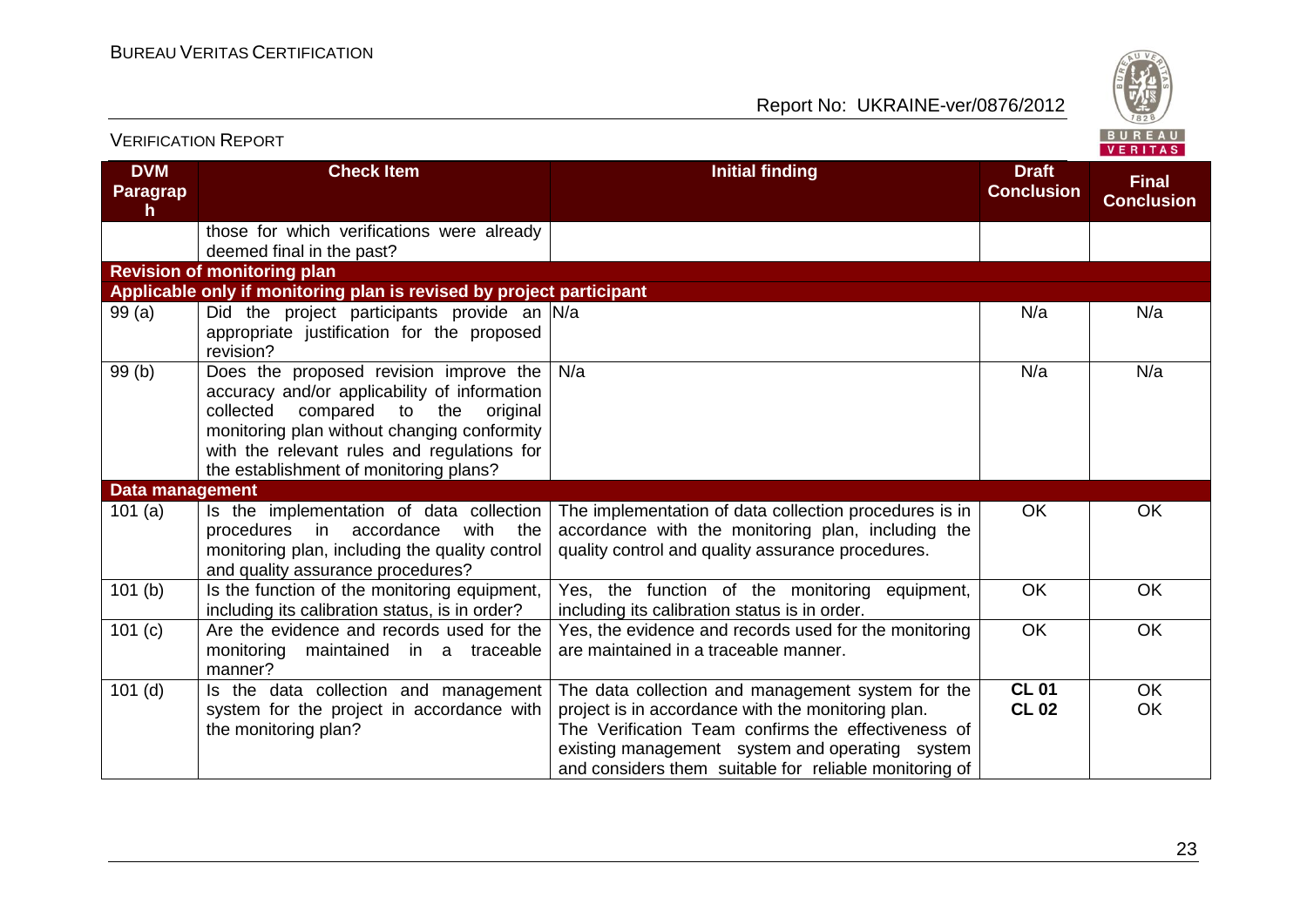

**DVM Paragrap h Check Item Initial finding Initial finding Draft Conclusion Final Conclusion** the project. **CL 01.** Please provide certificate of calibration of equipment used to detect leaks to verification team. **CL 02.** Please, check the numbering of Tables and Figures in the MR. **Verification regarding programs of activities (additional elements for assessment)** 102 Is any JPA that has not been added to the  $N/a$ JI PoA not verified? N/a N/a N/a 103 **Is the verification based on the monitoring** reports of all JPAs to be verified? N/a N/a N/a 103 Does the verification ensure the accuracy and conservativeness of the emission reductions or enhancements of removals generated by each JPA? N/a N/a N/a 104 Does the monitoring period not overlap with previous monitoring periods? N/a N/a N/a 105 If the AIE learns of an erroneously included JPA, has the AIE informed the JISC of its findings in writing? N/a N/a N/a **Applicable to sample-based approach only** 106 Does the sampling plan prepared by the N/a AIE: (a) Describe its sample selection, taking into account that: (i) For each verification that uses a sample-based approach, the sample N/a N/a N/a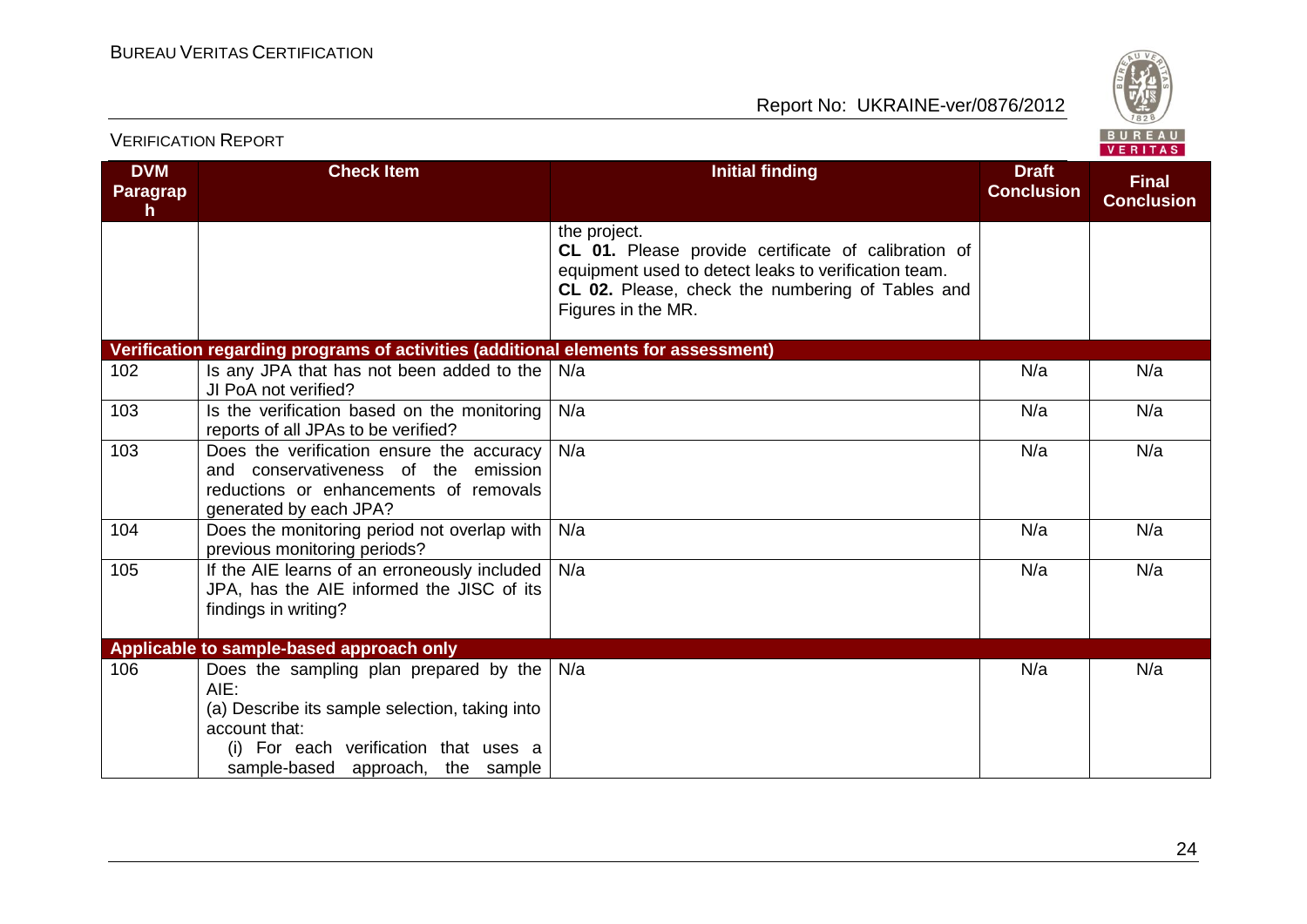

| <b>VERIFICATION REPORT</b>             |                                                                                                                                                                                                                                                                                                                                                                                                                                                                                                                                                                                                                                                                                                                                            |                        | BUREAU<br>VERITAS                 |                                   |
|----------------------------------------|--------------------------------------------------------------------------------------------------------------------------------------------------------------------------------------------------------------------------------------------------------------------------------------------------------------------------------------------------------------------------------------------------------------------------------------------------------------------------------------------------------------------------------------------------------------------------------------------------------------------------------------------------------------------------------------------------------------------------------------------|------------------------|-----------------------------------|-----------------------------------|
| <b>DVM</b><br>Paragrap<br>$\mathsf{h}$ | <b>Check Item</b>                                                                                                                                                                                                                                                                                                                                                                                                                                                                                                                                                                                                                                                                                                                          | <b>Initial finding</b> | <b>Draft</b><br><b>Conclusion</b> | <b>Final</b><br><b>Conclusion</b> |
|                                        | selection<br>shall<br>be<br>sufficiently<br>representative of the JPAs in the JI<br>Project. Such extrapolation to all JPAs<br>identified<br>for that<br>verification<br>is.<br>taking<br>reasonable,<br>into<br>account<br>differences among the characteristics of<br>JPAs, such as:<br>- The types of JPAs;<br>- The complexity of the applicable<br>technologies and/or measures used;<br>- The geographical location of each JPA;<br>- The amounts of expected emission<br>reductions of the JPAs being verified;<br>- The number of JPAs for which<br>emission reductions are being verified;<br>- The length of monitoring periods of the<br>JPAs being verified; and<br>- The samples selected for prior<br>verifications, if any? |                        |                                   |                                   |
| 107                                    | Is the sampling plan ready for publication<br>through the secretariat along with the<br>verification<br>report<br>supporting<br>and<br>documentation?                                                                                                                                                                                                                                                                                                                                                                                                                                                                                                                                                                                      | N/a                    | N/a                               | N/a                               |
| 108                                    | Has the AIE made site inspections of at<br>least the square root of the number of total<br>JPAs, rounded to the upper whole number?                                                                                                                                                                                                                                                                                                                                                                                                                                                                                                                                                                                                        | N/a                    | N/a                               | N/a                               |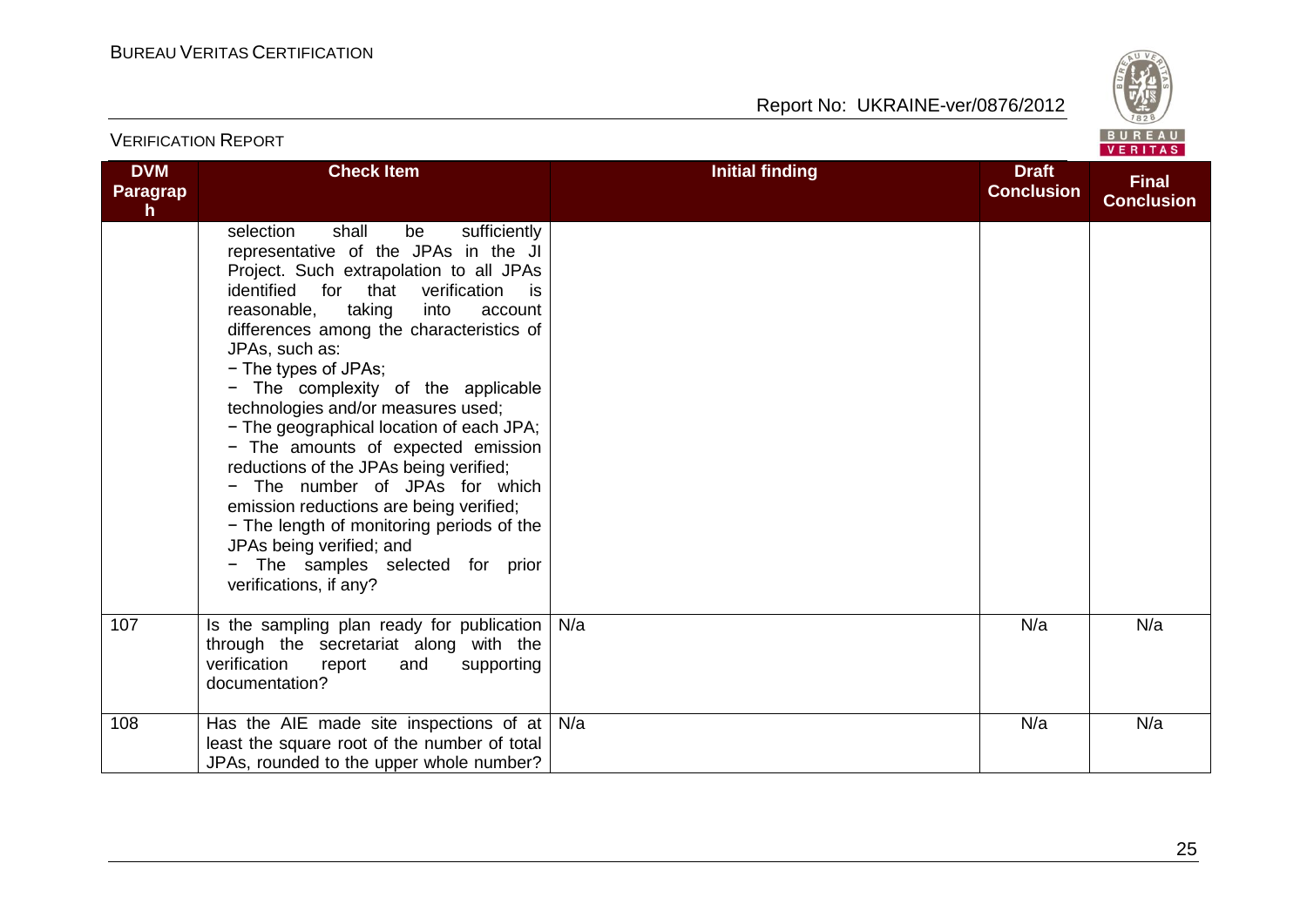

VERIFICATION REPORT **DVM Paragrap h Check Item Initial finding Initial finding Draft Draft Conclusion Final Conclusion** If the AIE makes no site inspections or fewer site inspections than the square root of the number of total JPAs, rounded to the upper whole number, then does the AIE provide a reasonable explanation and justification? 109 Is the sampling plan available for N/a submission to the secretariat for the JISC.s ex ante assessment? (Optional) N/a N/a N/a 110 **If the AIE learns of a fraudulently included** JPA, a fraudulently monitored JPA or an inflated number of emission reductions claimed in a JI PoA, has the AIE informed the JISC of the fraud in writing? N/a N/a N/a